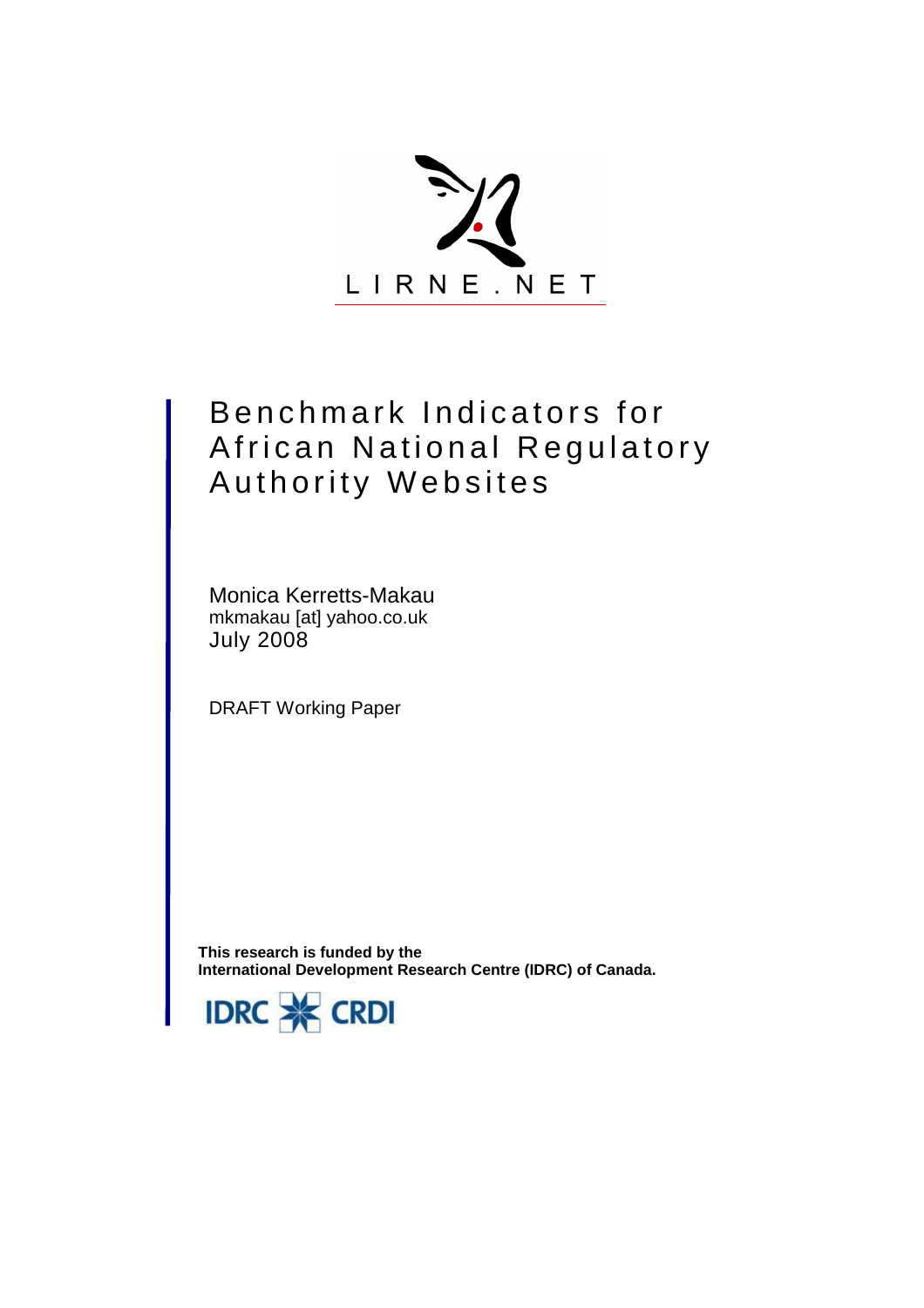

Learning Initiatives on Reforms for Network Economies (LIRNE.NET) is an international network for research, training, policy and regulatory advice on telecom and information infrastructure reform and development. The network consists of nonprofit public interest oriented regional centres and individuals which develop expertise,

dialogue and a body of critical research in support of network development via policy and regulatory reform.

LIRNE.NET centres are: **DIRSI** – the Regional Dialogue on the Information Society, Latin America and the Caribbean; the **LINK Centre**, University of Witwatersrand, South Africa; **LIRNEasia**, Colombo, Sri Lanka; **Research ICT Africa!** (RIA); and the European centres – the **Center for Information and Communication Technologies** (CICT), Technical University of Denmark; **Center for Communication, Media and Information Technologies** (CMI) at Aalborg University, Denmark; **Economics of Infrastructures** (EI), Delft University of Technology, the Netherlands; **media@LSE** (Media and Communications Department), London School of Economics, UK.



Global coordination of LIRNE.NET is managed by **Comunica**.

#### **About the Author**

Monica Kerretts-Makau is a consultant and international researcher based in Africa. Her background includes a PhD in Public Policy on the intersection of International policy and its influence on African policy making (with an emphasis on ICT4D policies) from the University of New South Wales, Australia and an MSC in Information Technology & Business from Salford University-UK. Monica has worked with both telecom operators and regulatory authorities on various consultancies in Africa and is a member of ResearchICTAfrica, a research network in Africa, seeking to inform and improve public policy in the ICT field through rigorous research.

#### **Acknowledgements**

This research is made possible by the support of Comunica and is funded by the International Development Research Centre (IDRC) of Canada. Special thanks to Alvaro Mailhos who was responsible for putting the analyzed data sets together and ensuring that all figures were correctly formatted and calculated. Special mention is also extended to Albert Nsengiyumva for his contribution on the regional overview of North and West Africa; and to Dongola Kikuni who ensured that content from French websites had been analyzed correctly

# **Contact:**

LIRNE.NET Dr. Pablo de María 1036 Montevideo, Uruguay

Coordinator: Amy Mahan email: mahan [at] lirne.net phone: +598.2.4102979

LIRNE.NET <www.lirne.net>

© 2008 Fundación Comunica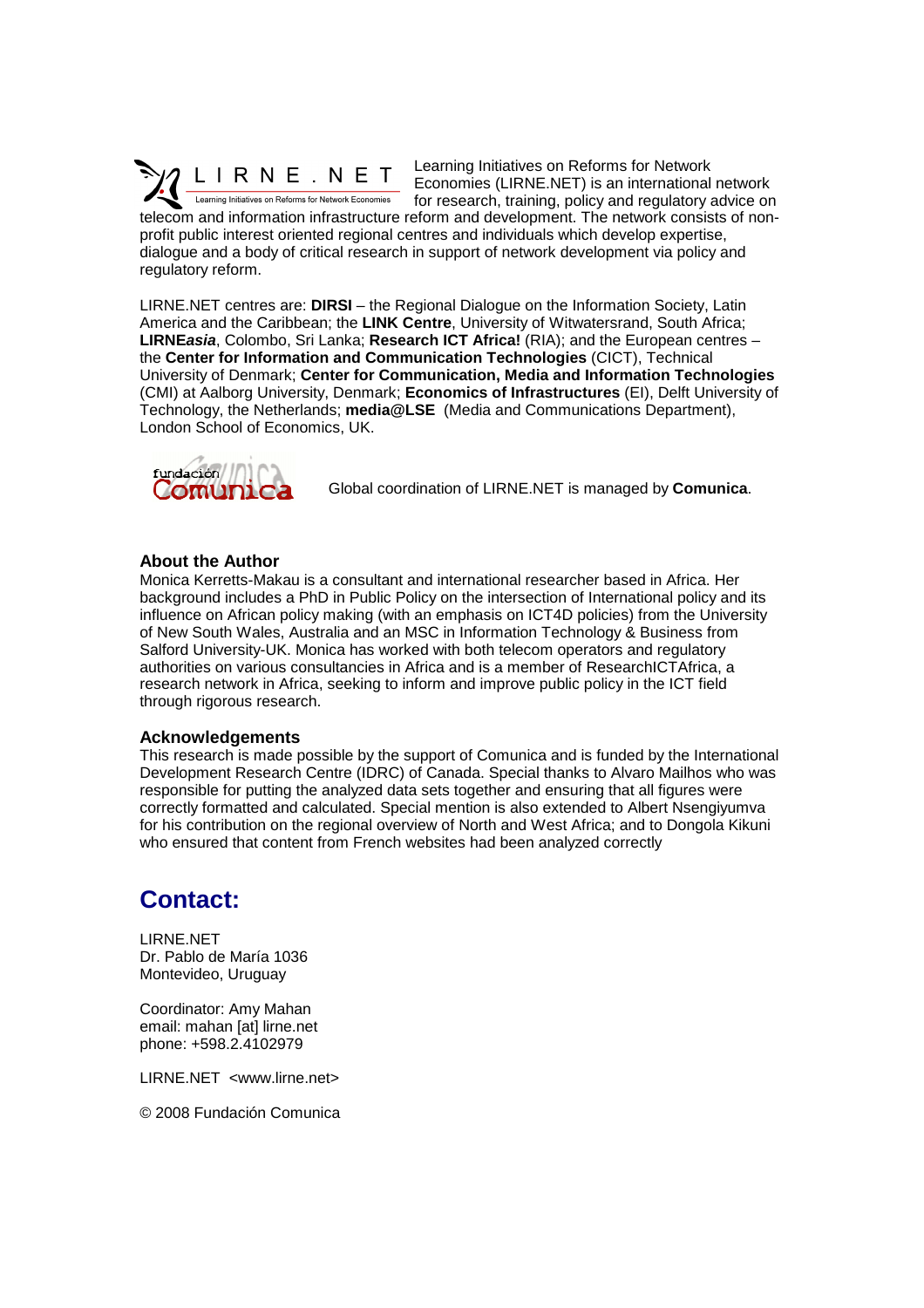# Benchmark Indicators for African National Regulatory Authority Websites

### **Monica Kerretts-Makau**

### **Table of Contents**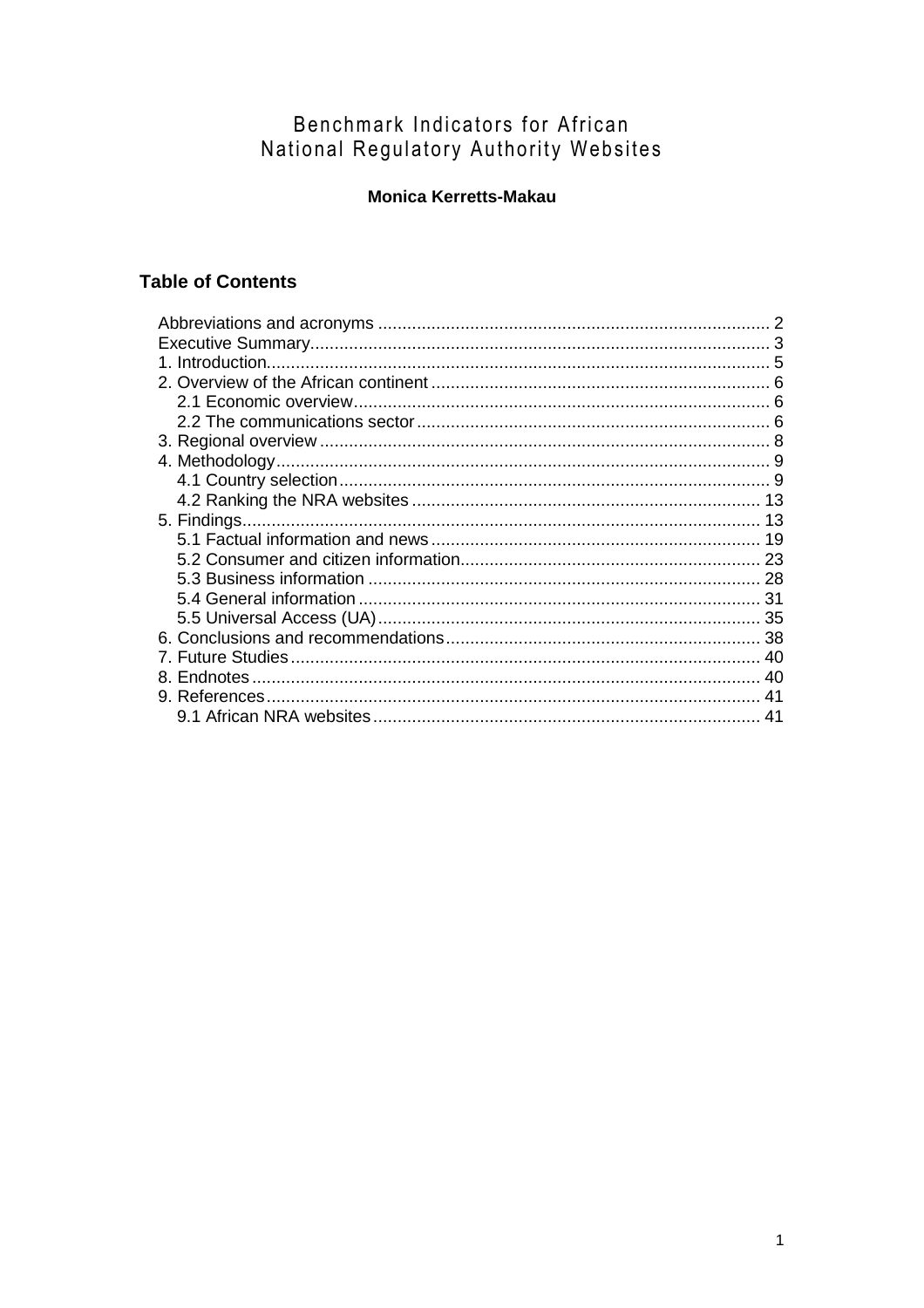# **Abbreviations and acronyms**

| <b>AEC</b>       | <b>African Economic Community</b>                              |
|------------------|----------------------------------------------------------------|
| <b>ARCEP</b>     | Autorité de régulation des télécommunications                  |
| AU               | <b>African Union</b>                                           |
| EAC              | <b>East African Community</b>                                  |
| <b>ECOWAS</b>    | <b>Economic Community of West African States</b>               |
| <b>COMESA</b>    | Common Market for Eastern and Southern Africa                  |
| <b>FRATEL</b>    | The French language network of telecom operators               |
| G2G              | government-to-government                                       |
| G2B              | government-to-business                                         |
| G <sub>2</sub> C | government-to-citizen                                          |
| <b>GDP</b>       | gross domestic product                                         |
| <b>ICT</b>       | information and communication technology                       |
| <b>ITU</b>       | <b>International Telecommunications Union</b>                  |
| <b>NRA</b>       | national regulatory authority                                  |
| <b>NTRA</b>      | <b>National Telecommunication Regulatory Authority (Egypt)</b> |
| <b>PDF</b>       | portable document format                                       |
| <b>SADC</b>      | <b>Southern African Development Community</b>                  |
| <b>UN</b>        | <b>United Nations</b>                                          |
| <b>UNDP</b>      | <b>United Nations Development Programme</b>                    |
| <b>WATRA</b>     | West African Telecommunications Regulatory Association         |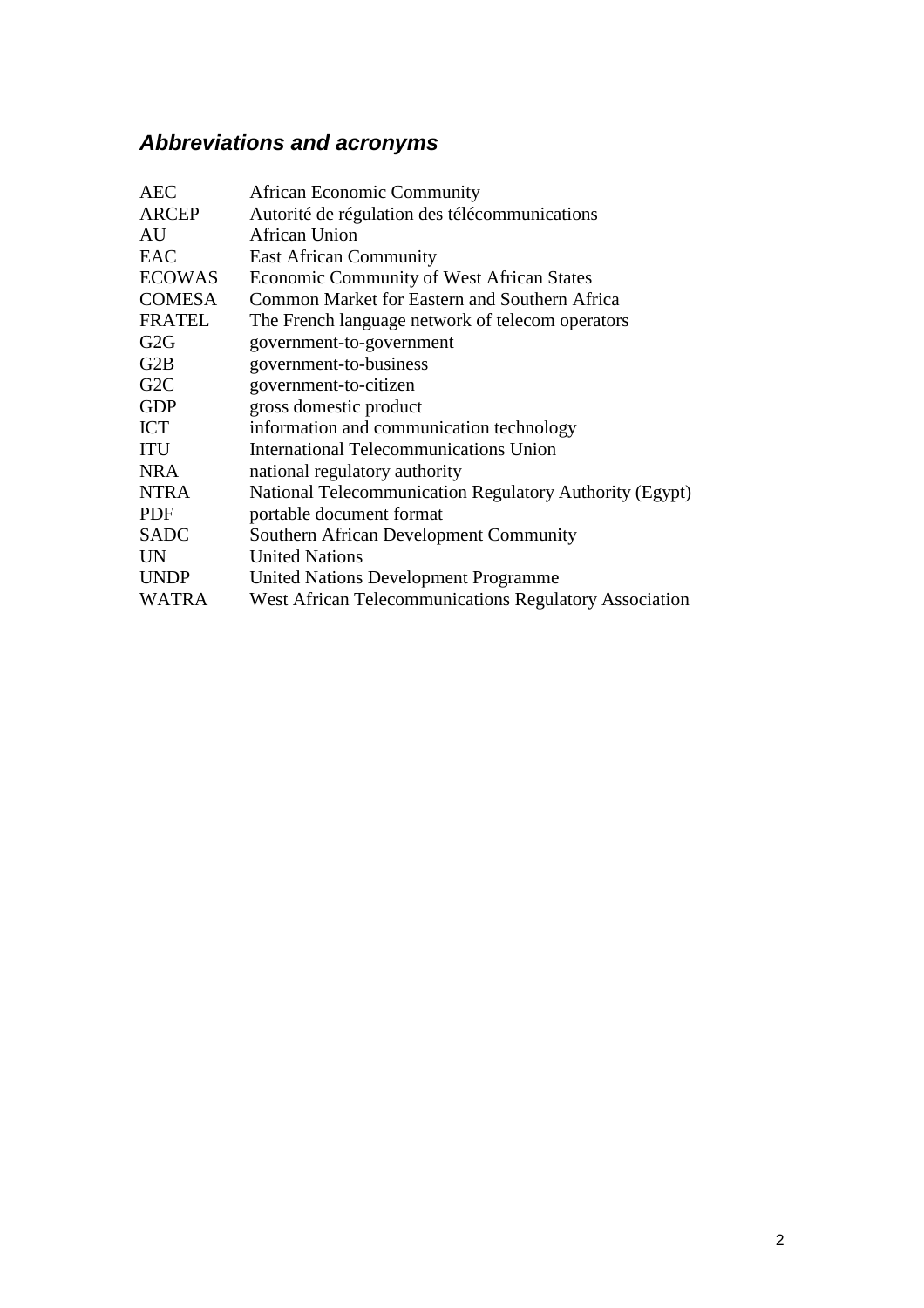## Benchmark Indicators for African National Regulatory Authority Websites

### **Monica Kerretts-Makau**

# **Executive Summary**

This survey of African national regulatory websites ranks the online component of information provision and facilitation of regulatory processes. This study follows a previous regional survey conducted in 2004-05 which examined the extent to which regulators were using websites to inform and communicate with the public – including consumers and citizens, the private sector, media actors and researchers and other governmental and non-governmental organizations. The benchmarking assessment documents the incidence of different aspects that are important for regulator's web presence across the categories of basic information and responsiveness, factual information about the national telecom sector, consumer and citizen information including universal service and complaints procedures, business related information and forms, and information about the regulator and regulatory processes.

A country's inclusion into the assessment was contingent on the country having an independent authority\* and the authority having a functioning website. Out of a total 54 countries in Africa, 30 had regulatory institutions that could be classified as independent with websites and 24 did not have websites. The countries were assessed by region (Central Africa, Eastern Africa, Island countries, Northern Africa, Southern Africa and West Africa).

The benchmarking results show marked differences across countries and regions. Egypt received the highest score and performed well across all categories. Nigeria, Mauritius, Kenya and South Africa completed the top five category. Following closely are Uganda, Algeria, Senegal and Tanzania. These NRAs were considered to have had adequate content in support of users being informed and being able to participate in regulatory processes.

The Island countries of Mauritius and Madagascar performed better across most of the regional categories. This was followed by the Northern African and the Eastern African region. Overall, the total African regional average was low with a benchmark indicating that national regulatory authority websites hover between static and emerging levels of information provision.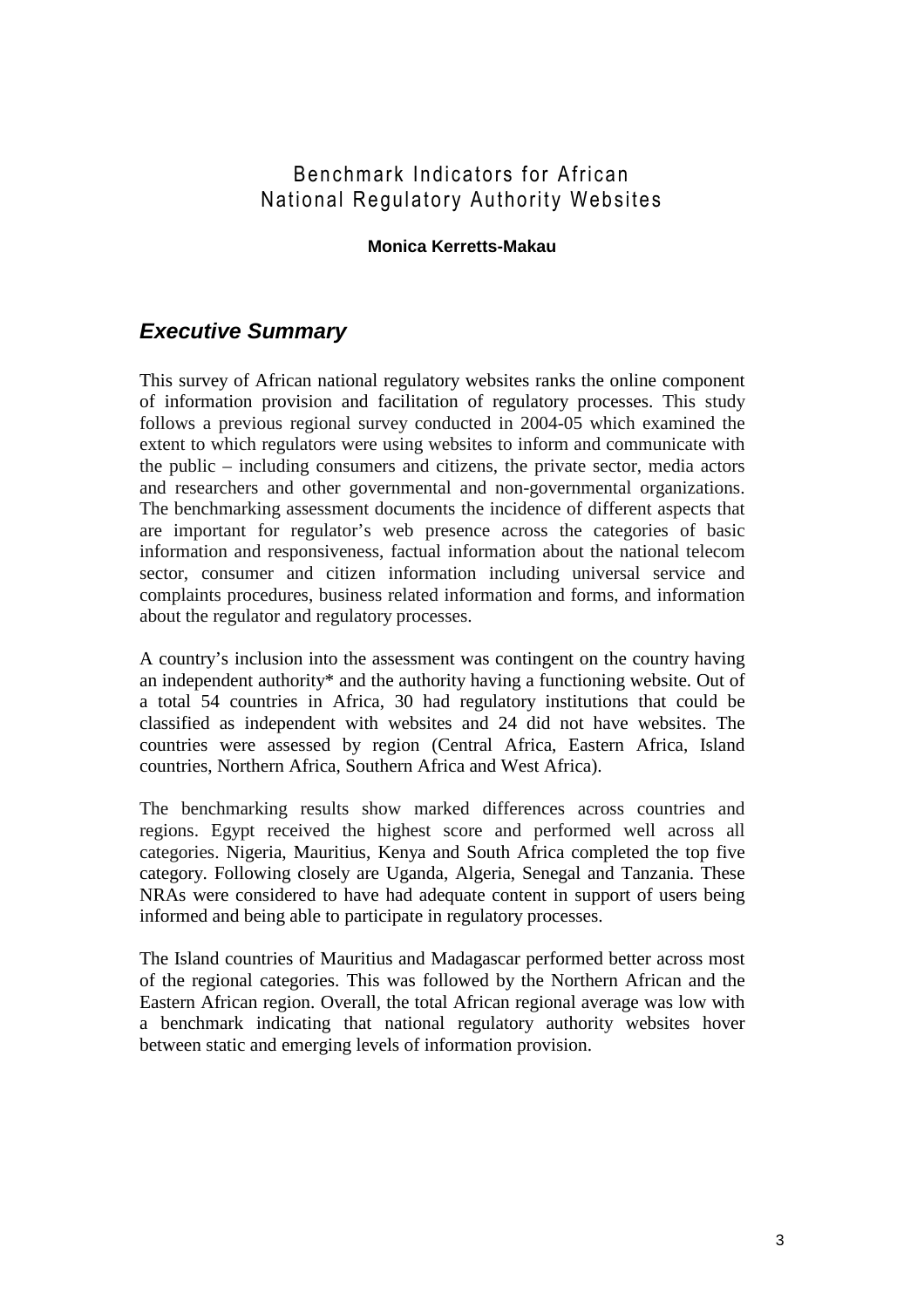The analysis provides a detailed overview of the performance of African regulatory websites within the benchmarking criteria. It should be noted that this analysis does not judge websites by their look and feel, rather the main aim of the analysis focuses on the content that is provided and the ease of using or accessing the requisite information. It is hoped that this study will provide African regulators with an insight of what their users will most likely be looking for when searching through their websites. The study also highlights best practices that can be replicated.

\* The term independent is used loosely here to refer to an institution mandated as the regulator of the sector not also functioning in the dual role of a fixed mobile operator or mobile operator or ministry.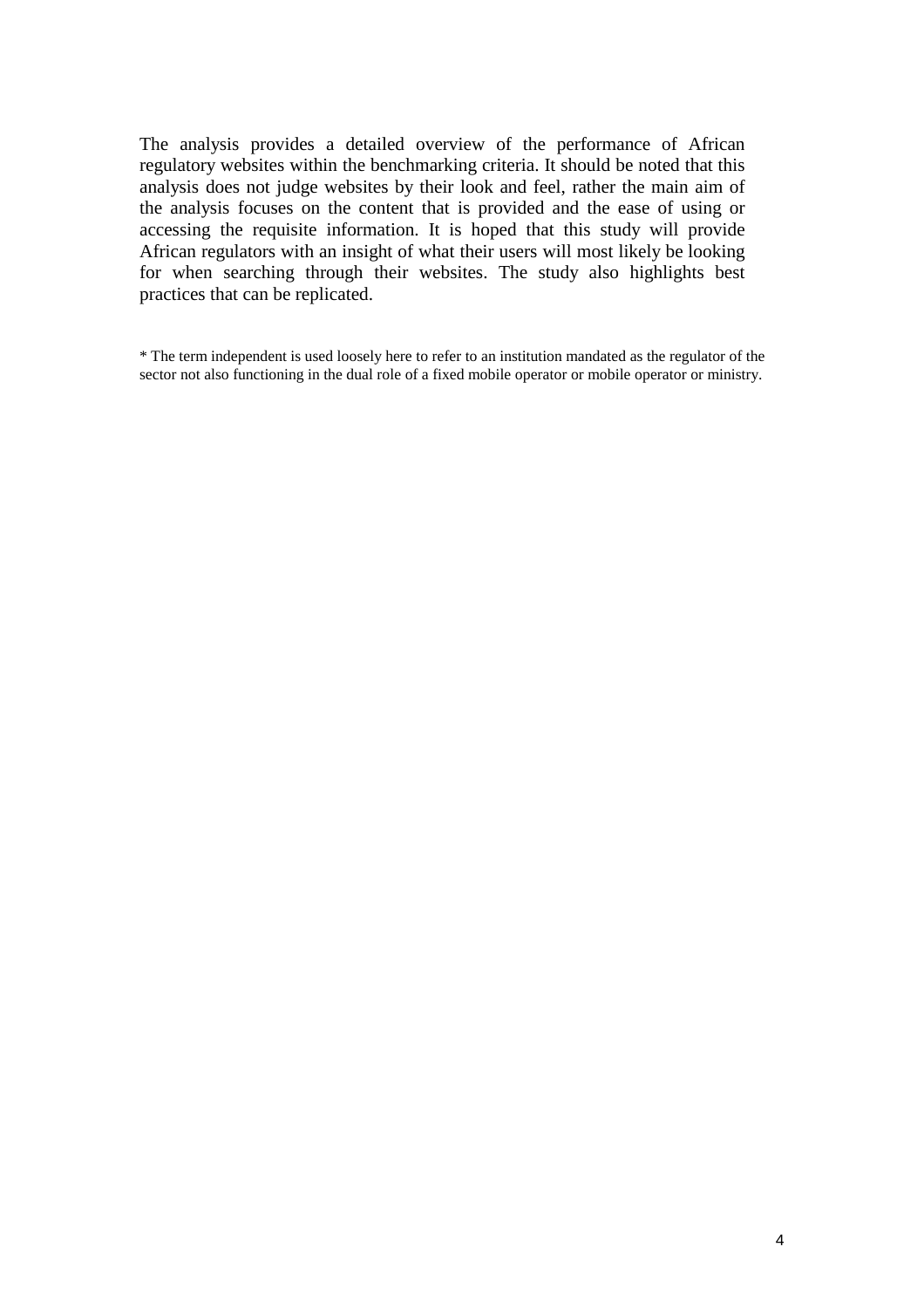# **1. Introduction**

The concept of governance in recent years has evolved with the introduction of information and communication technologies (ICT). Governments can now provide services without the need for the traditional face-to-face interaction. This undoubtedly represents a marked change; more so, for African countries whose governance measures are increasingly measured by their ability to reduce bureaucracy levels through the use of e-governance.<sup>1</sup> In this model, a government is expected to incorporate three types of interactions namely: government-to-government (G2G), government-to-business (G2B) and government-to-citizen (G2C).

It is not surprising therefore that e-government has become an important theme and benchmark for the assessment of development via the ability to facilitate government services through ICT initiatives such as web portals. As most African national regulatory authorities (NRAs) already have a website or are in the process of establishing one, it is clear that this is viewed as an important or necessary activity. A website provides a fundamental window to realise the true spirit of e-government. A properly built website provides citizens and other stakeholders with one of the best interfaces to the regulatory agency. It allows for self-service around the clock and reduces long queues and time as is evident in many African government agencies. In addition, international and local businesses can search for and even apply for certain facilities online without having to make a physical journey to the government agency. A website thus becomes a virtual representation of the entire organization in cyberspace (Wattegama 2007).

As Mahan (2005) correctly observes, the importance of a national telecom regulatory authority website can never be underestimated. A NRA is one of the key government agencies in any country. It is the apex body that is largely responsible for the healthy growth of the telecom sector and the diffusion of telecom services to the public at all levels. It serves a large group of stakeholders varying from citizens and consumers to incumbent operators and prospective investors. Regulators set standards for transparency and accountability and thus, a well-designed and informative website will also demonstrate the extent and facility with which the NRA uses the technologies and services it regulates. A well-maintained website increases confidence in the regulator's skills and capabilities and thus provides a window upon which to evaluate the level of e-governance within a country.

While there exists a plethora of e-government initiatives taking place within African governments, supported by international agencies, actual analysis of the type of services provided using e-based technologies has received little attention or speculation as to what constitutes effective components. Focusing on African telecom regulatory authorities, this survey follows from a similar study carried out during March-April 2004 (Mahan 2005) which focused on 22 African NRA websites. Unlike the previous study however, this study evaluates a total of 30 countries out of 54 countries in Africa. The increase in number no doubts marks an increase over the past four years in the use of websites as a tool in regulation.

Finally, it is recognised that a website presence indicator for NRAs cannot capture the access that citizens have to these websites, nor can it capture the overall effectiveness,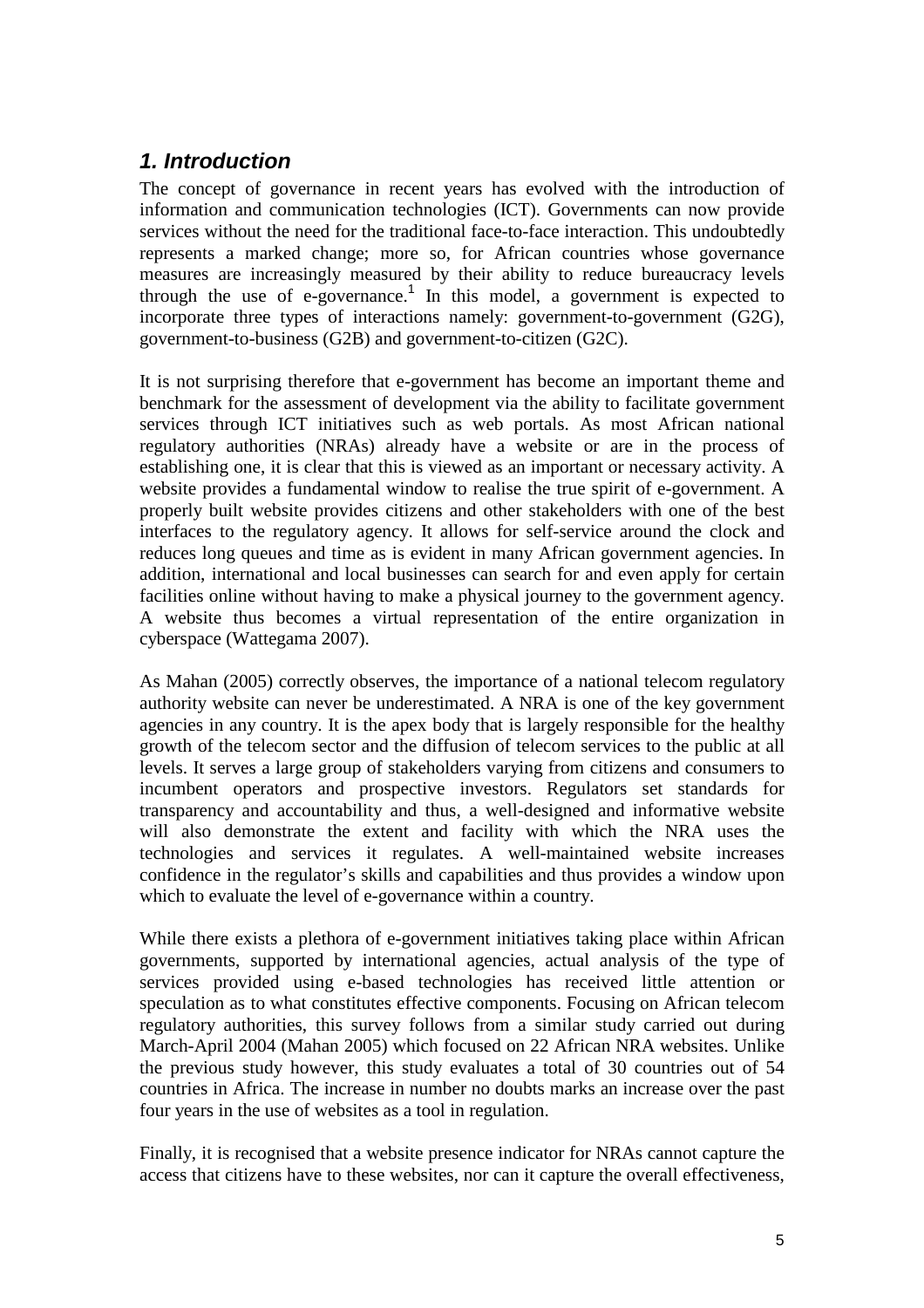efficiency or transparency of the regulator. What this benchmarking process does attempt however, is to clarify the type of information and level of interactivity and in so doing assess a country's progress in its e-governance initiatives.

# **2. Overview of the African continent**

### **2.1 Economic overview**

In 2006, world population amounted to 6.6 billion inhabitants, with 923 million in Africa, the second most populated region after Asia (with 3.9 billion inhabitants). Although the African continent during the past five years has seen an increase in its overall gross domestic product (GDP), it remains the world's poorest and most underdeveloped continent, with a GDP of USD 996 billion compared to the global GDP of USD 48,800 billion, representing little over two percent of the world's GDP (UNDP, 2006). Within Africa, the distribution of wealth is rather uneven between countries.

Out of a total of 54 African economies, South Africa alone accounted for a GDP of 240 billion USD, 25% of Africa's total GDP. Africa's low economic performance can largely be attributed to the effects of tropical diseases, the slave trade, corrupt governments, failed central planning, the international trade regime and geopolitics as well as widespread human rights violations, the negative effects of colonialism, despotism, illiteracy, superstition, tribal savagery and military conflict (ranging from civil war to guerilla warfare to genocide). Widespread poverty, illiteracy, malnutrition and inadequate water supply and sanitation, as well as poor health, affect a large majority of the people who reside in the African continent, where 36.2% of the population is living on less than \$1 per day. According to the United Nations' Human Development Report in 2003, the bottom 25 ranked nations (151st to 175th) were all African nations.

### **2.2 The communications sector**

Unlike the other industry sectors in Africa, the telecom sector continues to present great opportunities for Africa. The liberalization of the sector, the extension of services by multinational conglomerates and the active competition currently in place in the sector have all contributed to the telecom revolution. This growth is largely due to the initiation of liberalization and privatization of the sector in many African countries. Many African governments have developed their telecommunication infrastructure by privatizing their former state-owned enterprises. However, the greatest growth in this sector has come about due to the licensing of new mobile operators in to the Africa market. As a result, Africa has been the fastest-growing mobile market in the world during the past five years. There are now more than 85 million mobile users in Africa (ITU 2007). Mobile telephony has had a positive and significant impact on economic growth and this impact may be twice as large in developing countries as in developed countries.

Nonetheless, with regards to access to ICT, Africa is lacking in investment intensive infrastructure, such as main telephone lines and fixed broadband. While there were 1,270 million main (fixed) telephone lines worldwide in 2006, fewer than 2% of these were located in Africa, whereas Asia had a share of 48% (ITU 2007). Clearly, Africa still has great potential to improve its telecom usage and infrastructure deployment.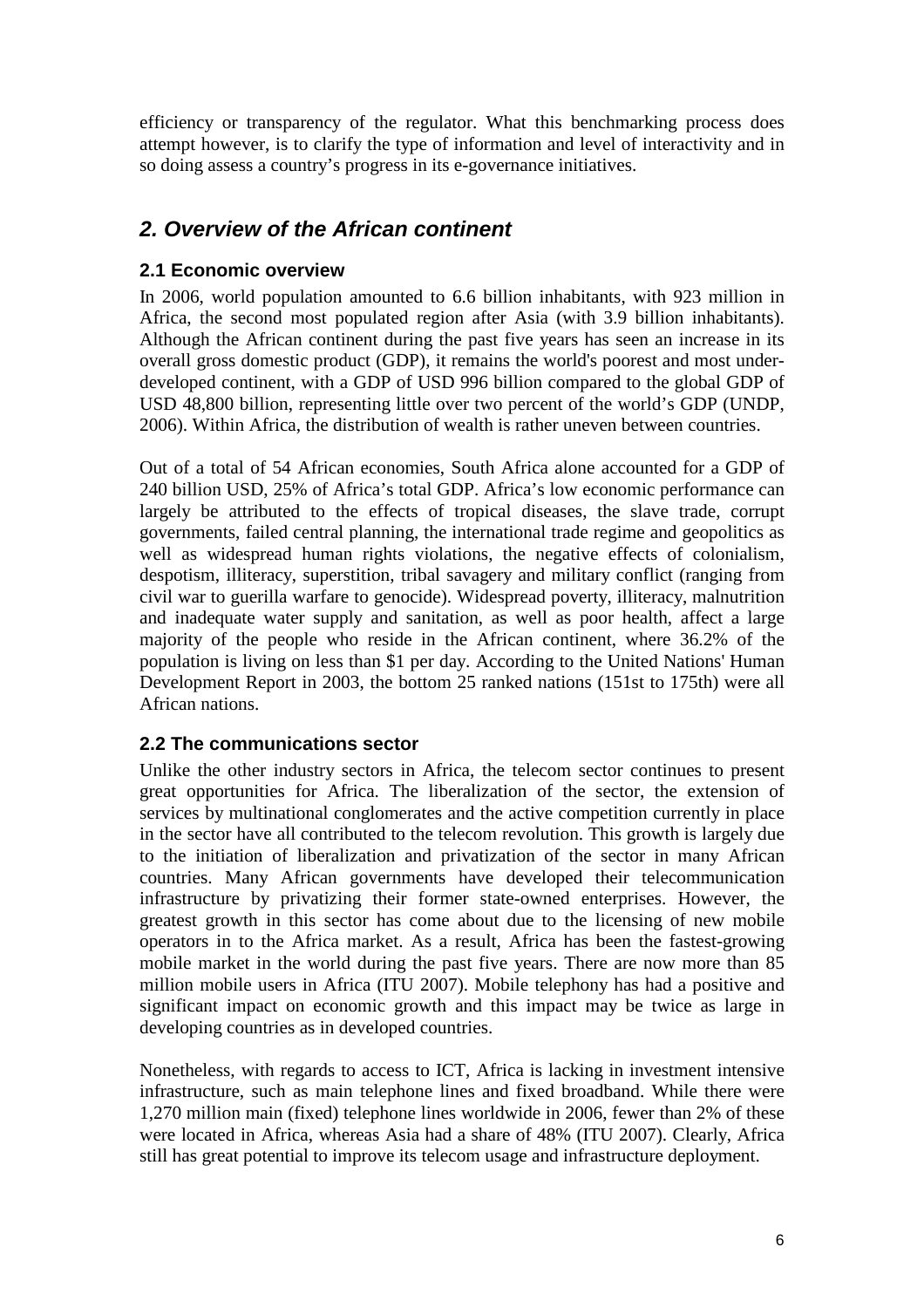Due to prohibitively high tariffs and limited computer literacy, the number of broadband subscribers in Africa is rather small. While the world saw 281 million broadband subscribers by the end of 2006, one million, less than 0.4%, had subscribed in Africa. Since broadband access is a major tool for e-government as well as ecommerce, this is a striking indicator for Africa's future development. Broadband access has spread rapidly in Asia, where 104 million persons have subscribed for high-speed Internet access, followed by Europe and the Americas with 89 and 80 million subscribers respectively. Mobile cellular technology has a higher coverage rate in the region. Cheaper infrastructure and larger regional penetration, cheaper handsets, competitive markets and business models oriented to the needs of the poorer segments of the population (such as affordable prepaid cards) have resulted in a mobile boom in Africa during the last decade. Nevertheless, the share of Africa with 7.2% of the worldwide 2.7 billion mobile subscribers shows still a lot of potential growth

Africa already experienced a significant yearly growth of mobile penetration. While Africa had 198 million mobile cellular subscribers in 2006, Asia had 1,137 million, Europe 768 million and the Americas 558 million subscribers respectively. The African mobile market is still far away from saturation while the trend in several countries in the world is towards a second mobile per person. In 2006, Africa had a penetration of mobile cellular subscribers per 100 inhabitants of 22, 62 for the Americas, 29.3 for Asia, 94.3 for Europe and 72.6 for Oceania. The Internet market is the most competitive one in Africa, with 68.6% of the economies allowing full competition and another 11.8% partial competition. Within Africa, the largest number of monopolies is found in Sub-Saharan Africa. Figure 1 below provides a summary of the ICT sector in Africa in comparison with other regions in the world.





The changes in privatization and liberalization that occurred in Africa mainly between 1994 and 2003 also marked the creation of independent regulatory authorities in the sector. By mid-2007, ITU records indicated that 83% of African countries had established regulatory authorities. Although the number of African authorities is quite impressive, the staff of a well-functioning regulatory authority needs to be welleducated, trained and networked with colleagues from other countries (Melody et al. 2003). As the ICT environment is changing rapidly, keeping the policy and regulatory frameworks in line with the constant evolution of technologies, applications and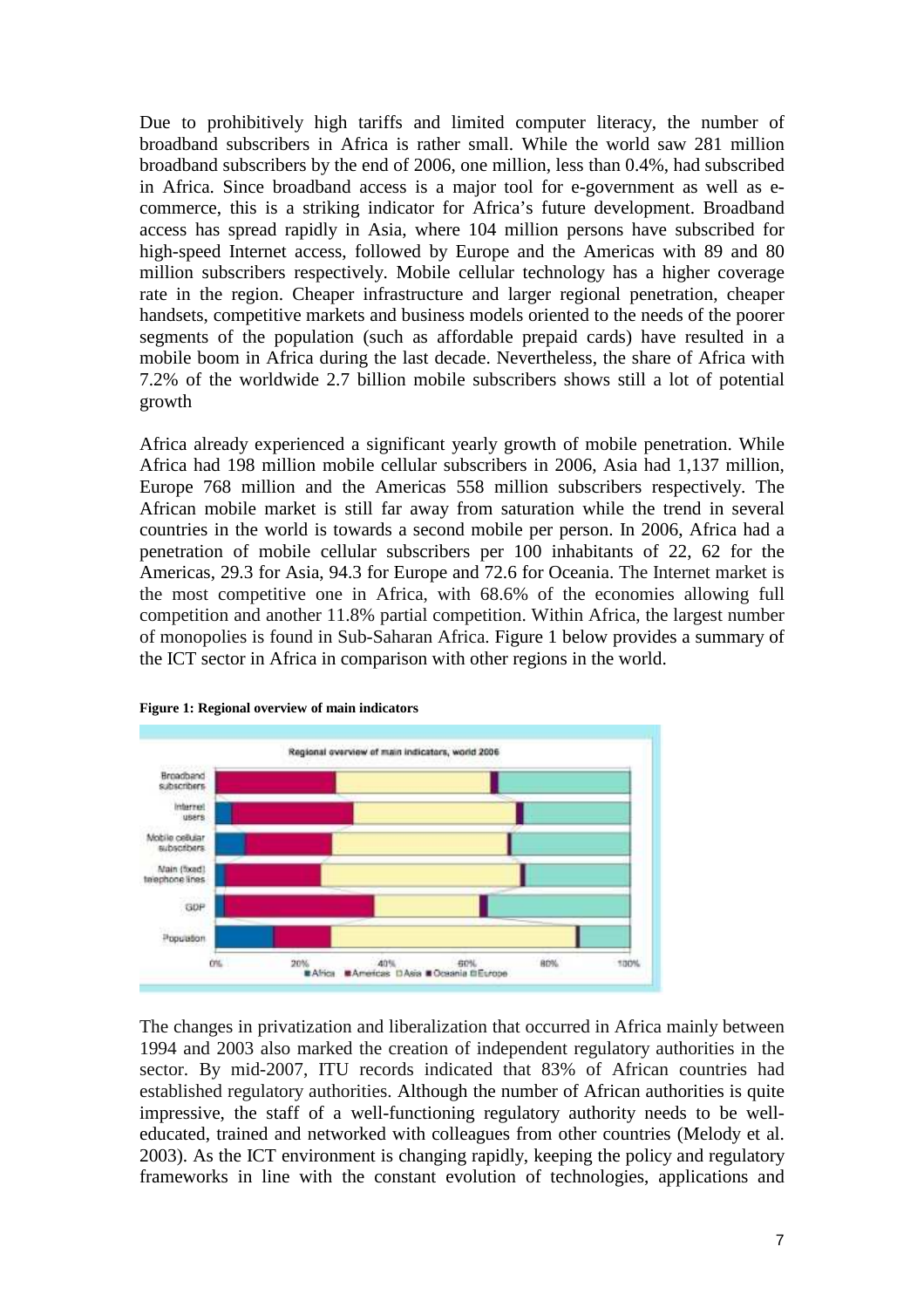services is a challenge for governments and regulators around the world.

In view of the changes in the telecom sector as discussed above, this benchmarking provides a window to assess an aspect of how African regulatory agencies are performing in providing balanced and useful information to all their stakeholders.

# **3. Regional overview**

The African continent comprises several regional blocks under the umbrella of the African Economic Community (AEC) that sits within the African Union.

*The Southern and Eastern African region* consists of: the Southern African Development Community (SADC) with  $15$  member states,<sup>2</sup> the Common Market for Eastern and Southern Africa  $(COMESA)^3$  with 29 member states that also act as a preferential trading area, and the East African Community  $(BAC)^4$  with five states. The stated goals of these three organizations include free trade areas, customs unions, a single market, a central bank and a common currency. In keeping with the trend of the telecom growth in Africa, the Eastern and Southern African countries have seen a large increase in growth in the telecom sector. Uganda leads in this sector with the largest number of operators (five), while Kenya, Tanzania and South Africa follow closely with three licensed operators each. The telecom industry in this region is mainly spearheaded by COMESA and EAC.

*The West African region* is composed of the Economic Community of West African States (ECOWAS)<sup>5</sup> and 15 West African countries (Benin, Burkina Faso, Cape Verde, Côte d'Ivoire, Gambia, Ghana, Guinea, Guinea Bissau, Liberia, Mali, Niger, Nigeria, Senegal, Sierra Leone, and Togo). Compared to the other region blocks, ECOWAS is very proactive in creating initiatives to foster cooperation and integration of telecom and information technology activities. The ECOWAS Treaty foresees the harmonization of legislation, including in the telecom sector, similar to the EU model. Its main objective is to form a unified economic zone in West Africa through economic integration and shared development in various industries, including telecommunications.

The Council of Ministers of ECOWAS has determined that the following items are priorities for the region:

- harmonization of regulatory frameworks and institutions;
- evolution of a regional regulatory framework the ECOWAS ICT Task Force has been established to harmonize ICT policies of member countries;
- fostering competition;
- building a robust regional backbone infrastructure capable of supporting seamless cross-border connectivity;
- reducing costs associated with rights of way through the installation of optical fibre cable on power lines to carry electricity supply between countries that have electricity;
- granting operating licences on a priority basis to private investors that are interested in entering the markets in the region.

*Regional Regulatory/Supervisory Body*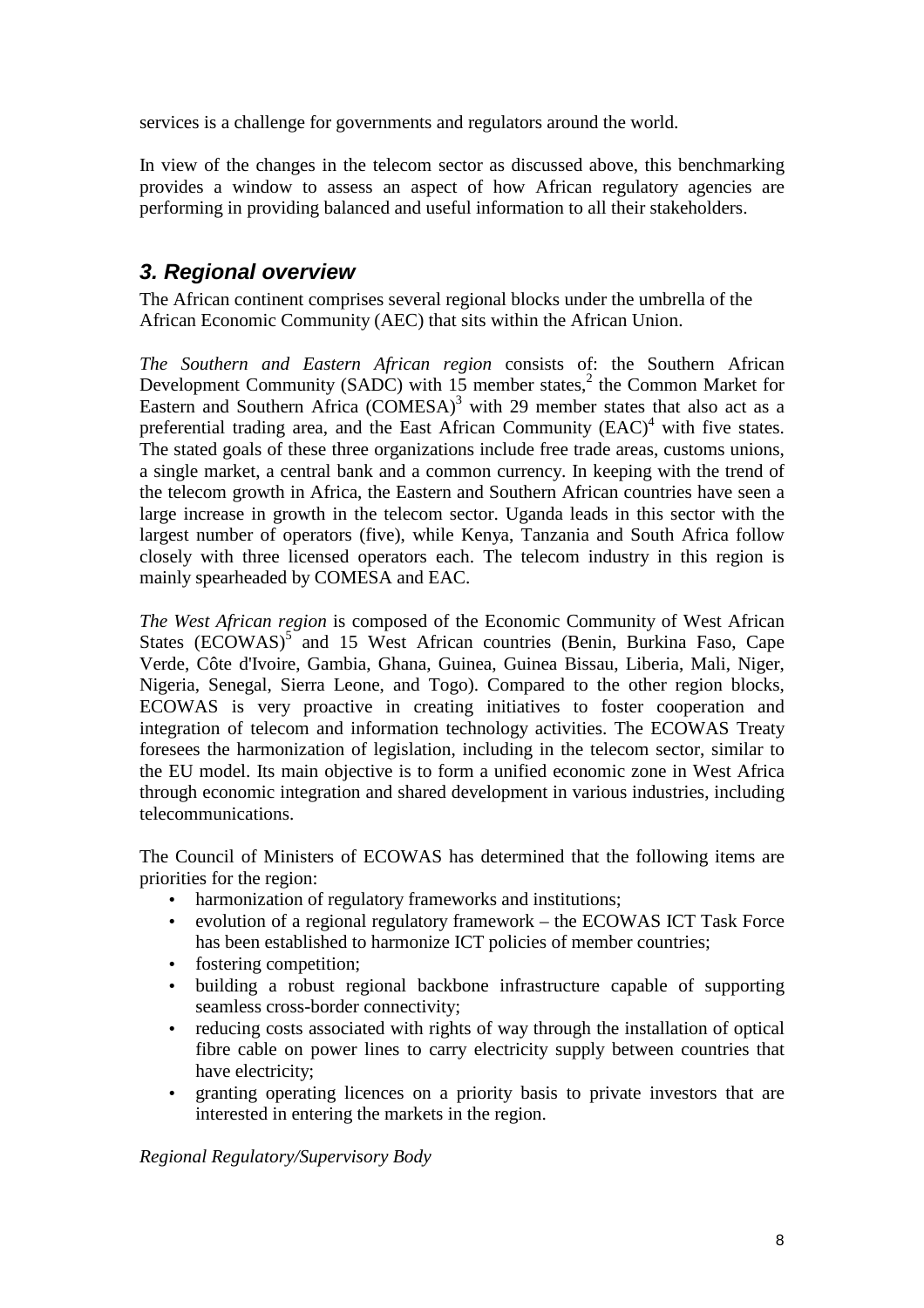In 2002, ECOWAS was responsible for the creation of the West African Telecommunications Regulatory Association (WATRA), the main objective of which is to coordinate dialogue regarding telecommunications and regulation in the West African region. WATRA is an association of regulators and the respective government ministries of West African Territories responsible for telecom matters. WATRA is intended as a vehicle to foster continued development of information communications technology within the sub-region, and decisions and directives issued by the Conference of Regulators are binding on all national regulators. In this respect, WATRA encourages the establishment of consistent standards throughout the region to facilitate the deployment of interoperable ICT systems and services.

### *FRATEL covering Central Africa and West Africa*

FRATEL is the name given to the French speaking network of telecom regulators created in October 2003 in Bamako. FRATEL's aim is to establish and strengthen cooperation and exchange between its members. The network's task is to further the exchange of information, to contribute within its means to the training, coordination and technical cooperation between its members, and to contribute to the study of any matter related to telecom regulation. The network is coordinated by the chairperson of a committee composed of two other regulators. ARCEP (the French regulator) acts as the secretariat. This institution is still in its embryonic stage with very few tangible activities to assist national telecom regulators in the francophone countries particularly in Central and West African regions where regulators are struggling with shortage of capacity to address the market demand.

*The Northern African region* comprises the Arab Regulators Network of Telecommunications and Information Technologies and represents 15 Arab states both from Africa and Arabia. The main objectives of the network is to exchange experiences in telecom regulation, with a view to harmonizing the practices of regulation in the Arab countries and working out policies and models of regulations, equitable and transparent procedures so as to encourage development and modernization of telecom networks and services, as well as information technologies in the Arab world. It is evident that the North African region is shifting from an African based regulatory perspective to an Arabic based regulatory network through leadership from United Arabic Emirates and Saudi Arabia.

# **4. Methodology**

### **4.1 Country selection**

For the purpose of this survey, Africa was broadly defined as the group of countries or region as recognized by the United Nations (UN), whose boundaries were used to recognize a country as an independent territory or not. The countries comprising Africa is thus depicted in Figure 2.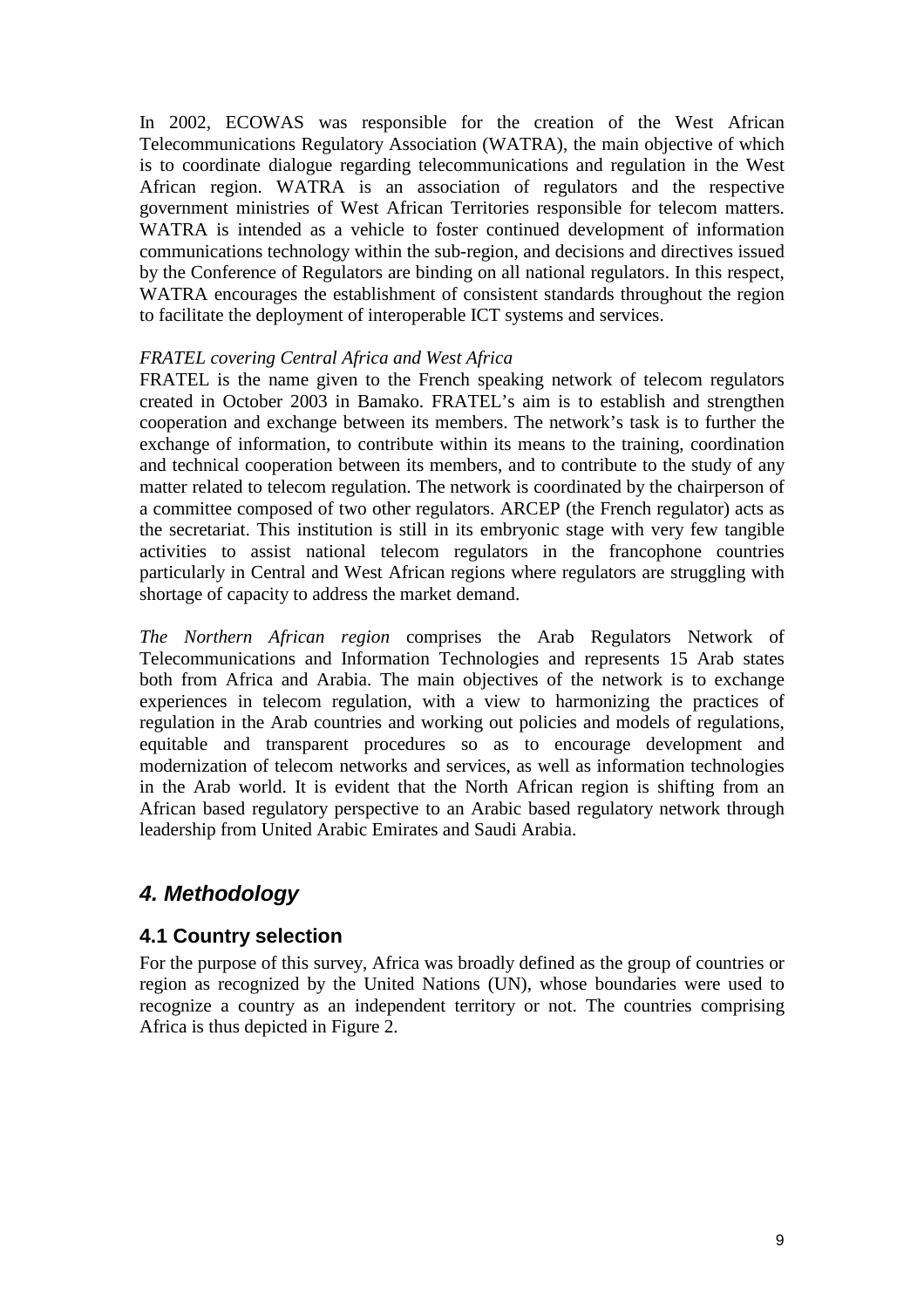**Figure 2: Africa** 



Given the large number of countries, for evaluation purposes the clustering of countries was thought to be necessary. This was seen as a means of fairly evaluating each country on the benchmark criteria and at the same time providing comparisons within each cluster grouping. Although this survey sought to reveal best practices in each country, ranking per se was only a byproduct of the exercise. Table 1 illustrates the considered comparative evaluative criteria and reason for elimination.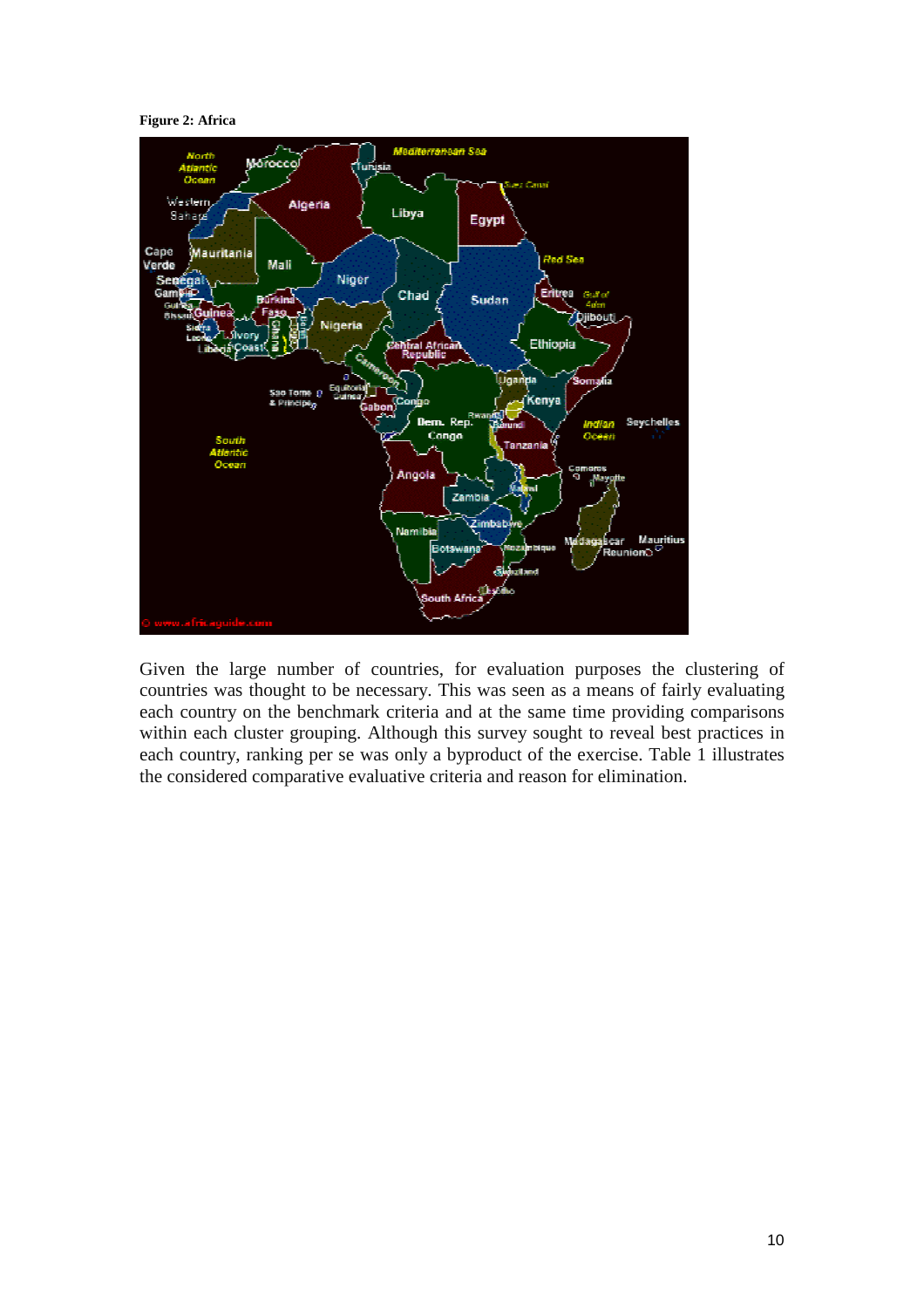**Table 1: Clustering considerations**

| Method                                       | Reason for elimination or selection                                                                                                                                                                                                                                                                                                                                                                                                                                                       | Selected or<br>eliminated |
|----------------------------------------------|-------------------------------------------------------------------------------------------------------------------------------------------------------------------------------------------------------------------------------------------------------------------------------------------------------------------------------------------------------------------------------------------------------------------------------------------------------------------------------------------|---------------------------|
| Human Development<br>Index                   | As clearly evidenced from the Human Development<br>indices of UNDP, the income of a country is not<br>directly co-related to its living standards and or whether<br>the community will have available ICT technologies.                                                                                                                                                                                                                                                                   | Eliminated                |
| Based on e-<br>government index of<br>the UN | This was deemed reasonable; as it indicates how each<br>NRA is using its web presence in providing its services<br>compared to other government organizations. However,<br>for evaluation purposes there is less reason to compare<br>the NRA to other government agencies and in addition<br>the data was outdated (2001), nonetheless it does<br>provide an indication of e-government presence.                                                                                        | Eliminated                |
| African ranking 2005<br>(Mahan)              | A total of 22 NRA were surveyed. Given that the<br>criteria used in this study is drawn from this previous<br>study this survey was seen as a good comparative<br>measure of progress.                                                                                                                                                                                                                                                                                                    | Eliminated                |
| Regional economic<br>groupings               | The choice of selecting regional groupings was drawn<br>from the African Economic Community (AEC) -an<br>organization of African Union states establishing<br>grounds for mutual economic development among the<br>majority of African states. These groupings provide<br>substantive evaluative criteria as member countries are<br>responsible for enforcing agreed frameworks within<br>each grouping and providing a unified means of<br>cohesion on policy ideas and implementation. | Eliminated                |

The choice made was to use the regional grouping based on geographical location. This was found to be the best means of grouping the NRAs as there was no predefined category such as income levels. The geographical clusters used for the evaluation are listed in Table 2 and rely heavily on the UN country classification.

- Southern Africa: Angola, Botswana, Lesotho, Malawi, Mozambique, Namibia, South Africa, Swaziland, Zambia and Zimbabwe.
- Eastern Africa: Burundi, Djibouti, Eritrea, Ethiopia, Kenya, Rwanda, Somalia, Sudan, Tanzania and Uganda.
- Island countries: Comoros, Madagascar, Mauritius , Seychelles and Reunion
- Central Africa: Cameroon, Central African Republic, Chad, Congo, Congo DRC, Equatorial Guinea and Gabon.
- Northern Africa: Algeria, Egypt, Libya, Mauritania, Morocco, Tunisia and Western Sahara.
- West Africa: Benin, Burkina Faso, Cape Verde, Gambia, Ghana, Guinea, Guinea Bissau, Ivory Coast, Liberia, Mali, Niger, Nigeria, Senegal, Togo, and Sierre Leone.

Each of the 54 countries within these clusters was then checked for the telecom regulator information at the International Telecommunication Union (ITU) website, or through the regional groupings such as ECOWAS, EAC, COMESA, SADC and AU. As noted by Hargittai (2000), assessing for presence through search engines can be deceptive and therefore every effort was made to contact the regional groupings or send email to contacts residing in those countries to ascertain the missing gaps.

An initial attempt was made to determine whether an NRA was independent but it became quickly apparent that it was difficult to draw the line between the independent and quasi-independent. The second and perhaps more important reason was that the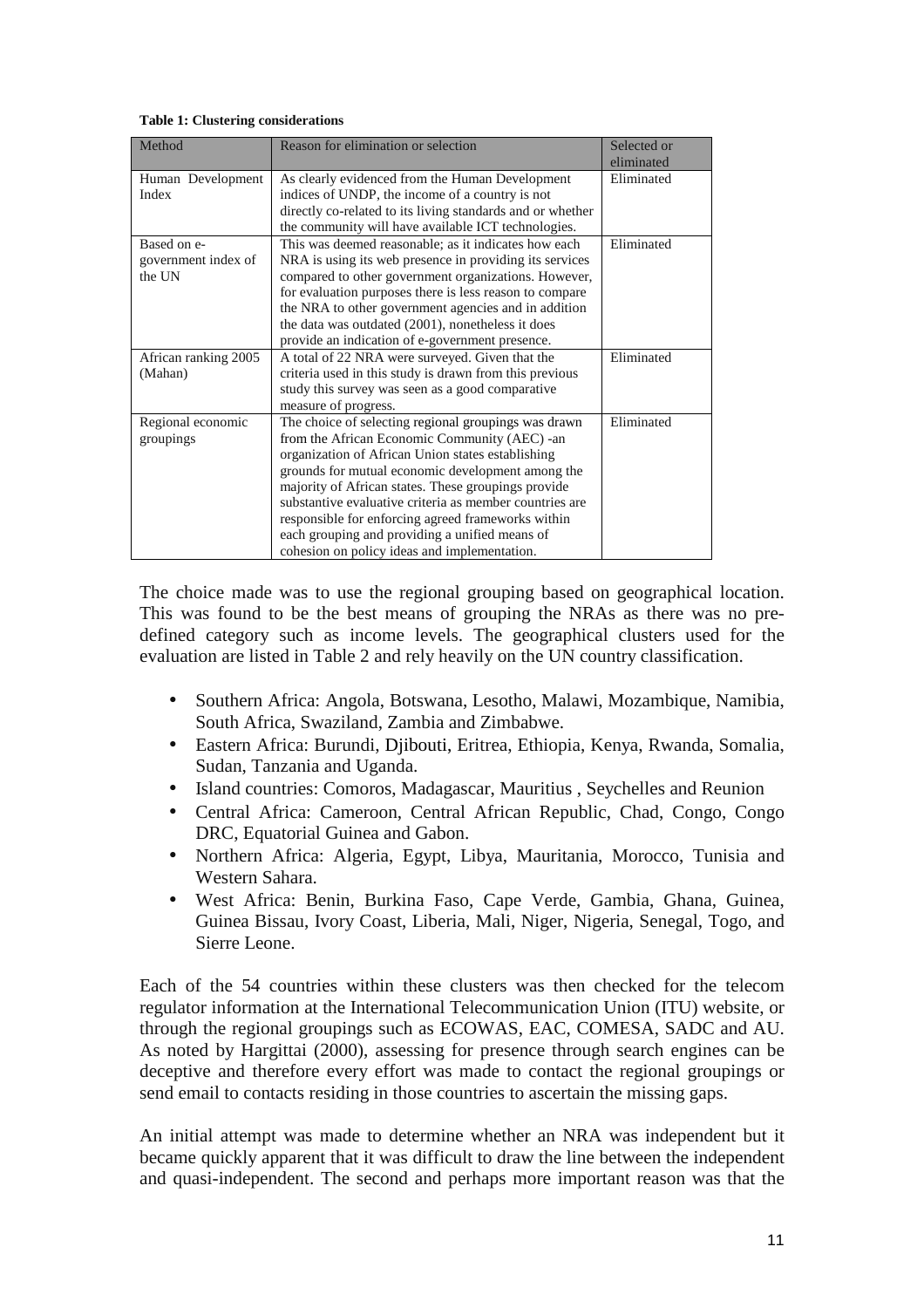methodology of this survey is not intended to evaluate the performance of the NRA per se, but rather the performance of the NRA's website. It was therefore decided that a country's inclusion would be based on the country having an independent regulatory authority not linked to the operator or ministry and having a functioning website.

Each website was then checked to see if it was at a stage in which it was productive to evaluate for a comparative survey. In a few instances, websites were still under construction and thus were not included. Also, if a government agency (usually a ministry) is engaged in carrying out the duties of the national regulator, it was not considered for benchmarking purposes, and likewise if the regulatory function was combined with the fixed line telecom operator's website. Figure 3 indicates the percentage of countries included in this study.



**Figure 3: Country selection** 

Of a total of 54 countries in Africa, 30 have regulatory institutions with websites that could be classified as independent, accounting for 55% while 24 did not have websites accounting for 45% of the countries in Africa.

In the Eastern Africa region only Somalia did not have a regulatory authority whereas Burundi and Djibouti had this function within the ministry and or combined with the operator. The Eritrean website could not be located.

Of the five Island countries, Comoros and Seychelles had the regulatory function under the ministry while the Reunion website could not be located.

Of the seven countries in Central Africa, only two – Cameroon and Gabon – had NRA websites. The others were within the ministry or with the telecom operator. Because of this small number, it was decided to merge the analysis of Cameroon and Gabon into the West African region.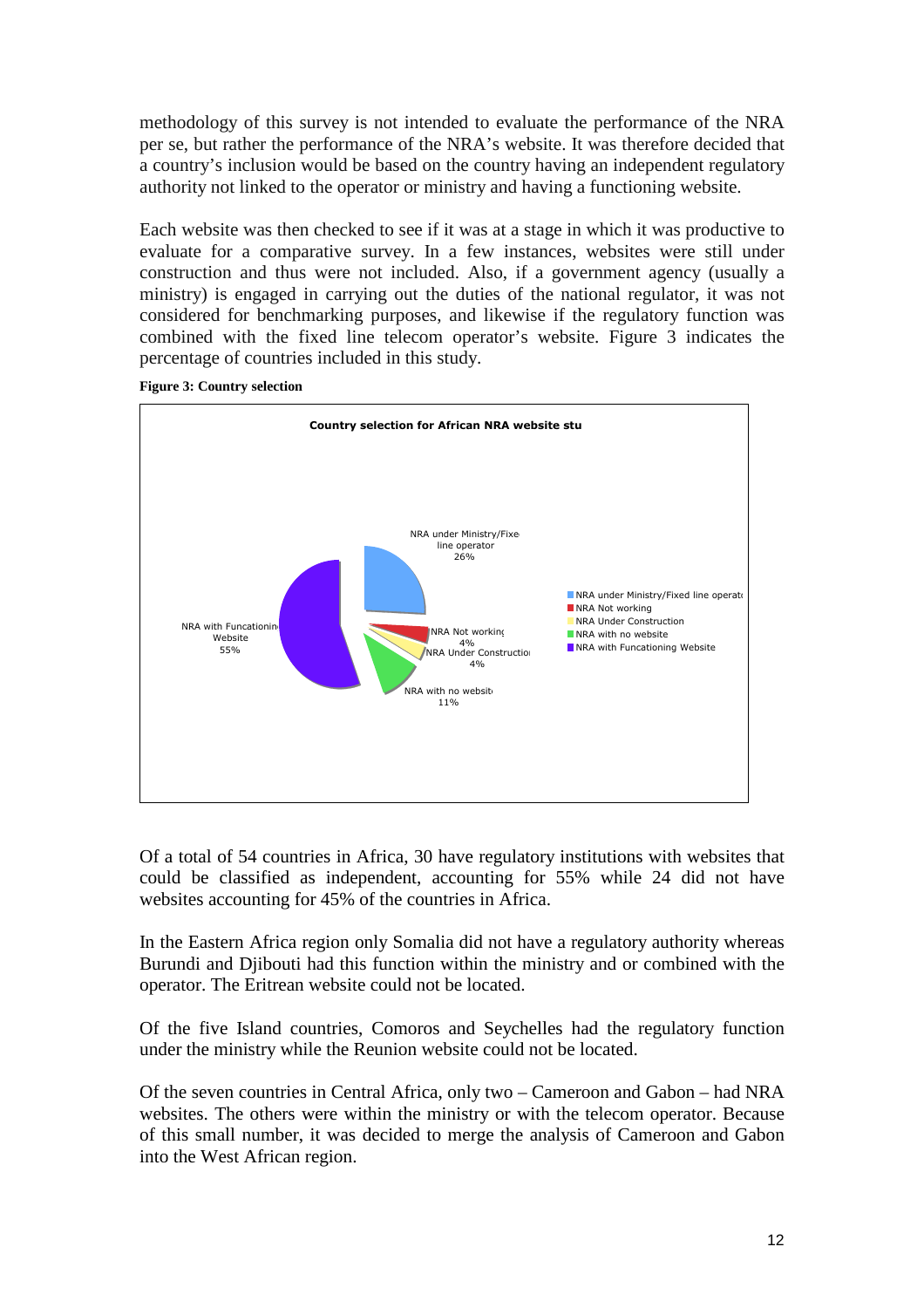Of the ten countries in the Southern African region, Swaziland was the only country that had the NRA under the ministry. The Lesotho and Zimbabwe NRA websites were not working.

In the West African region, ten countries had websites and 5 did not. By far this was the region with the highest number of countries either having no NRA or having the regulatory function within the ministry or fixed line operator.

In the Northern African region, only Libya and Western Sahara had this function under the ministry.

## **4.2 Ranking the NRA websites**

Each website was assessed across different categories of information provision. To achieve a consistent ranking, each element was given a score of 1 to 4 based on the degree of richness. The stages were identified as follows:<sup>6</sup>

- 1. **Emerging**: Only basic and largely static information is available.
- 2. **Enhanced**: Content and information is updated regularly, and information is available not only in its original format (such as acts and legislation) but is also explained and digested.
- 3. **Interactive**: Users can download forms, contact officials and make requests. Available information has further value-added, such as being hyper-linked to relevant legislation.
- 4. **Transactional**: Users can submit forms online for example to request information, or to submit a request for licence form.

The ranking was based on qualitative evidence, but subjectivity was reduced by using the above-defined categories rather than relying on merely perceptions.

# **5. Findings**

This study evidences significant differences among the NRA websites in terms of information provision, usability and functionality. The websites that were assessed as being the most functional, well-designed and with the best range of user-friendly information are at the left side of Figure 4.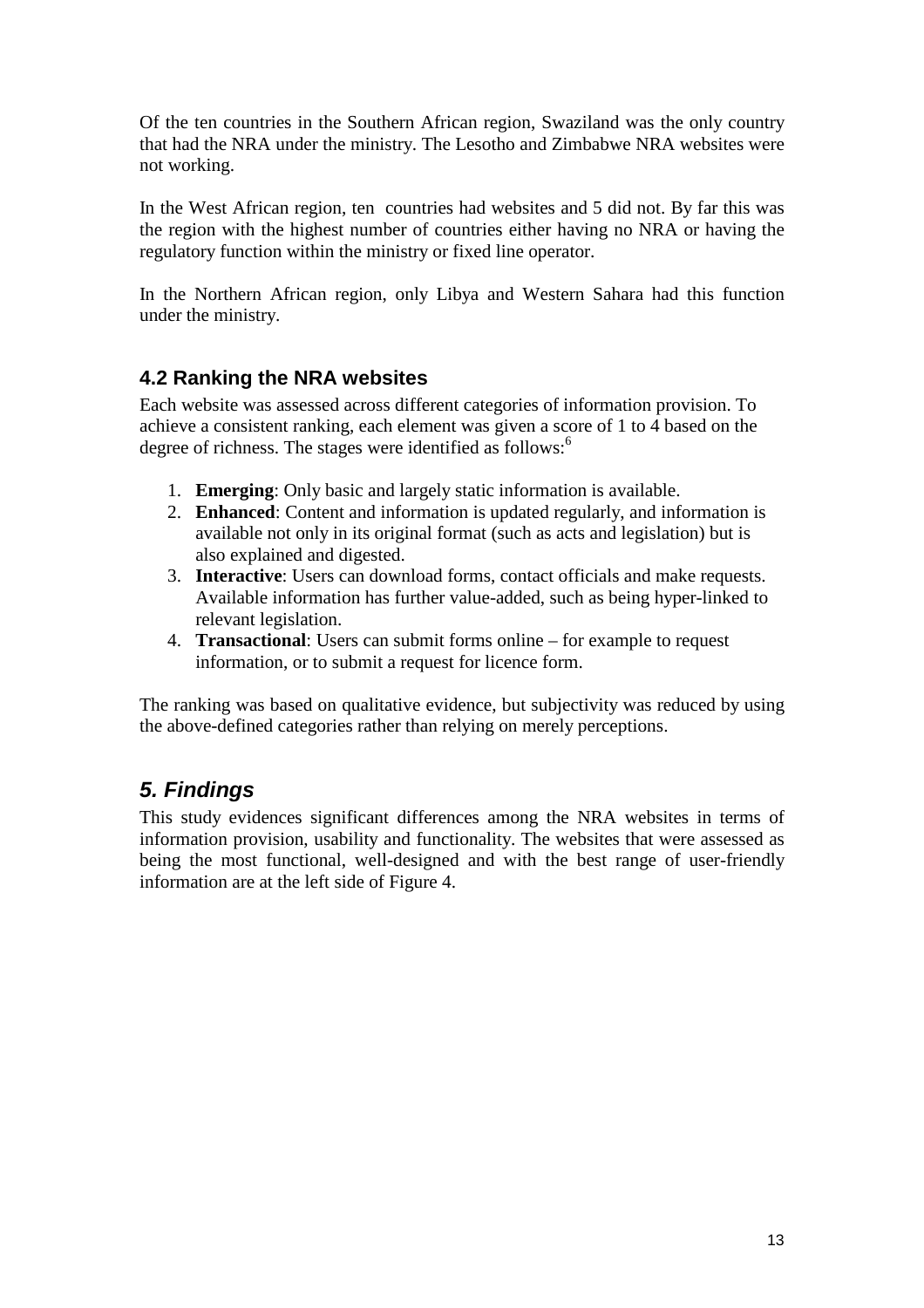**Figure 4: Country benchmark** 



As shown in Figure 4, the NRA of Egypt scored the highest ranking (score of 2.48) and was assessed to be almost fully at the interactive level. In addition, this NRA had an overall average score of the highest benchmark across all subcategories with several of the subcategories benchmarked as interactive (score of 3) – having most of the items linked, forms in PDF or online, downloaded and hyperlinked to relevant legislation. Key best practises of the National Telecommunication Regulatory Authority (NTRA) of Egypt include:

- A clear awareness of who the client/users are and what they need. This is one of the only websites where one does not have to search within several banner headings to find the key service categories.
- The entire website is organised against very clear service provision categories such as Frequency Spectrum, Type Approvals, Licensing and Regulation with clear subcategories of functions and activities that a prospective client would need.
- Table 2 provides an example of the indication of the main subcategories provided within the websites and the sub-links within the individual categories.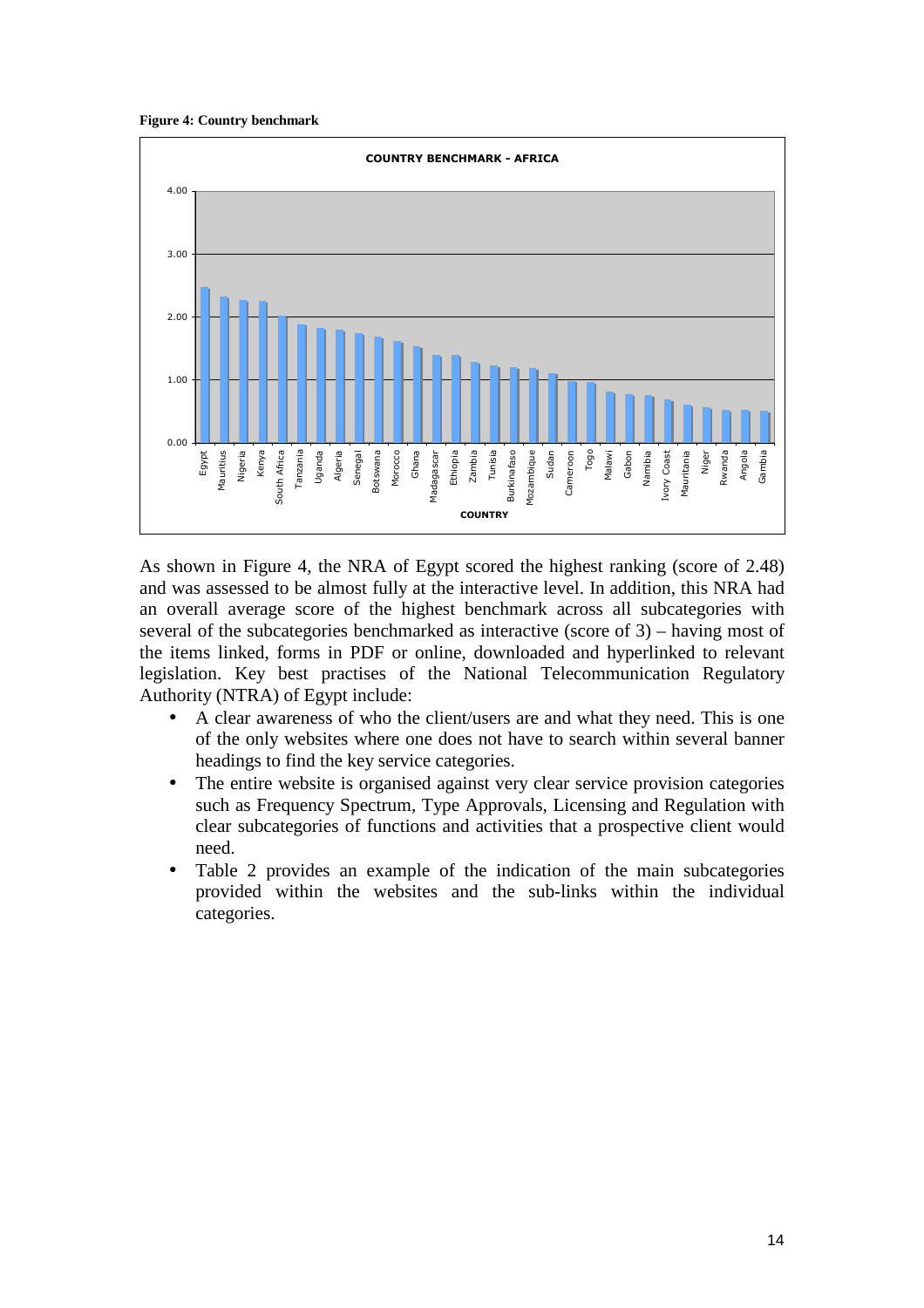**Table 2: Best practise examples: Egyptian NRA** 

| <b>Frequency</b>       | <b>Type Approvals</b>   | <b>Licensing</b>          | <b>Regulations</b>                |
|------------------------|-------------------------|---------------------------|-----------------------------------|
| <b>Spectrum</b>        |                         |                           |                                   |
| Chart                  | Procedures              | <b>Service Procedures</b> | <b>Interconnection Framework</b>  |
| Guidelines for         | Type Approval List      | <b>Telecom Service</b>    | <b>Competition Policy</b>         |
| importers              |                         | Forms                     |                                   |
| Guidelines for         | Regulations             | Wifi Form                 | Global Peering Exchange           |
| users                  |                         |                           |                                   |
| Regulations            | For Importer            | <b>Applications Form</b>  | <b>Inmarsat Service Providers</b> |
| For Importers          | For Manufacturer        |                           | <b>VSAT Regulations</b>           |
| Forms                  | Forms                   |                           | Licensed Telecom Chart            |
| <b>Client Docs</b>     | Type Approval Form      |                           | Class C License                   |
| <b>Importers Doc</b>   | <b>Conformity Form</b>  |                           | <b>Standard License</b>           |
| <b>Technical Forms</b> | Importers               |                           | Universal Service                 |
|                        | <b>Requisition Form</b> |                           |                                   |
|                        |                         |                           |                                   |

**Best practise example of links under categories from the NRA of Egypt's NTRA**.

As illustrated in Table 2, the Egyptian NRA not only made clear choices of ensuring that each subcategory provided adequate information but also in addition ensured that items such as regulations and forms for each category were linked therein. The majority of the NRA websites in Africa had items such as *Regulation* as a separate category with all regulations of the sector dumped into this category. The Egyptian NRA website thus serves as a best practise website for other NRAs to emulate.

Nigeria, Mauritius Kenya and South Africa were also benchmarked as providing and enhanced level of information via their NRA websites. Following closely were Uganda, Algeria, Senegal and Tanzania. Together, these NRA websites were considered to have had adequate content that allowed the user to make informed decisions. The content in most of the categories was available via downloads. As for the Egyptian website, these had most of their functional categories clearly organised for the user. In contrast, they significantly differed from Egypt in the interactivity of the content such as less hyper-linked content to relevant legislation and lack of variety of forms available.

The nine websites scoring a benchmark of between 1.74 and 2.48 (out of 4, that is ranging more towards the rank of enhanced information provision) exhibited clear efforts in providing detailed content, relevant topic banners and submenu categories within each banner, simplified explanations of the function of each content provided, downloadable content in PDF, and so forth. In addition and with exception when compared to the other NRAs, these provided a good detail of information of the legal and regulatory framework used, the ongoing cases and hearings and recent legislation changes.

The NRA websites for the Ivory Coast, Rwanda, Togo, Gambia, Niger, Mauritania and Angola performed poorly. These websites simply did not provide relevant content other than basic introductory pieces and very little digested or descriptive information and in many instances having no information at all.

There were nine NRA websites benchmarked with a category of enhanced or close to enhanced accounting for 30% of the NRA websites evaluated in Africa, with the remaining 70% benchmarked as static.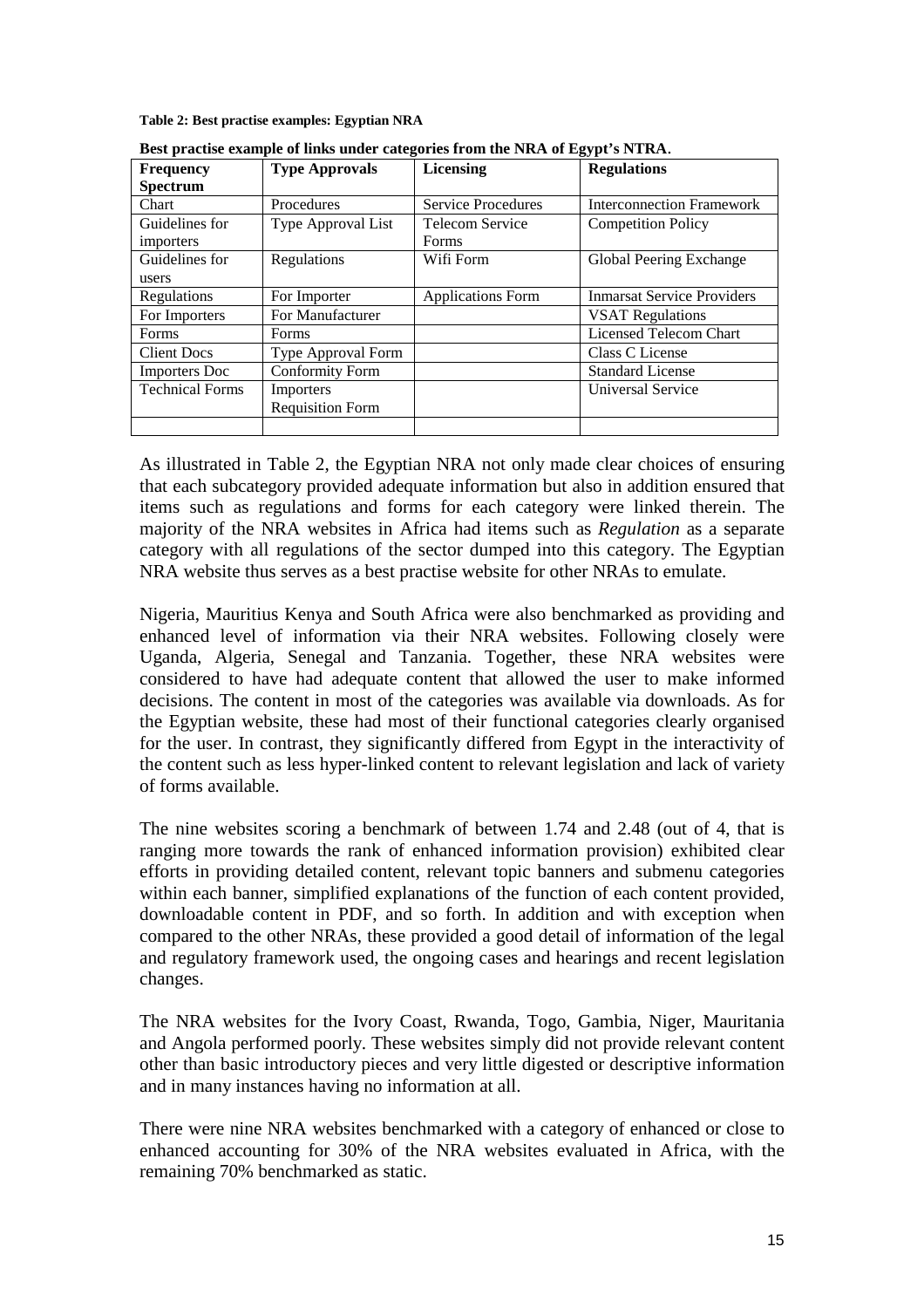When compared to the Mahan (2005) rankings based on data from 2004, there are few differences with the same NRAs having performed well. Figure 5 provides a comparison of the countries that were benchmarked in 2004 and 2008.



**Figure 5: Comparison data (2004 and 2008)** 

The benchmark scores as shown above, show a marked improvement from 2004. In 2004 Mauritius was benchmarked as one of the NRA websites that did not provide relevant content other than basic information, in this assessment it has moved up the benchmark category being rated as one of the best NRA websites. Egypt's website also shows a big improvement having been ranked at 1.42 and moving up to 2.48 in 2008. The Zambian website which had a Universal Access category and information in 2004 had no information updated or provided as at the current review of NRA websites. Tanzania remained at the same benchmark level while the rest marked significant improvements providing more content and information than for the previous review of 2004.

When viewed as regions, as depicted in Figures 6 to 12, the island countries of Mauritius and Madagascar scored the highest average benchmark of 1.86. Mauritius raised the regional score with a benchmark of 2.32, and was rated as one of the highest in Africa. The Northern African region with 1.54 followed this closely. The performance within this region was different across the five NRA websites. Egypt had the highest benchmark score in the region (2.48) and as well this benchmark was the highest for Africa. Performing poorly within this region was Mauritania which had an average benchmark of 0.61 and was also one of the lowest NRA website benchmark scores in Africa.

The Eastern African region followed that of the Northern Africa with a regional benchmark of 1.50. The Eastern African region also performed much better comparatively across all the categories. The highest NRA website benchmark within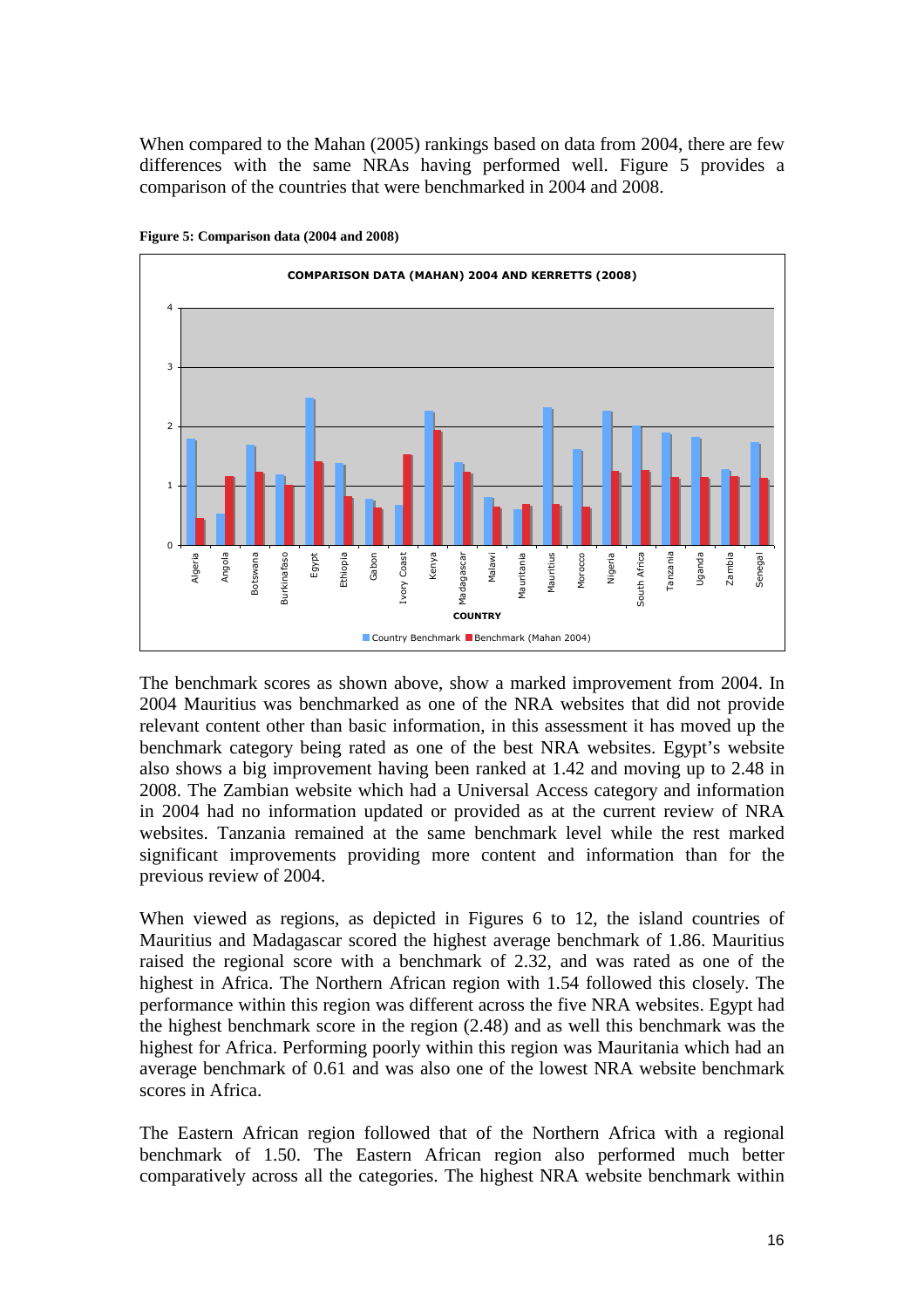this region was Kenya with 2.26 while the lowest was Rwanda with 0.53. It should be noted that Rwanda has just recently (2008) officially joined the Eastern African economic block and its NRA will be aligning itself within the regional bodies of EAC. Both the Southern African region and Western & Central African regions comparatively did lower than the other regions scoring benchmarks of 1.18 and 1.12 respectively The Southern African region in spite of the strong SADC economic block, was mainly boosted by the South African NRA website which had the highest benchmark within the region at 2.02 and also one of the highest in Africa. Significantly disappointing within this region were the NRA websites of Malawi, Angola and Namibia which all had a benchmark below 1. The above results show that NRA websites across the African continent overall remain within the emerging category (1.33), implying that information via NRA websites is very basic and largely static.





**Figure 7: Island countries** 





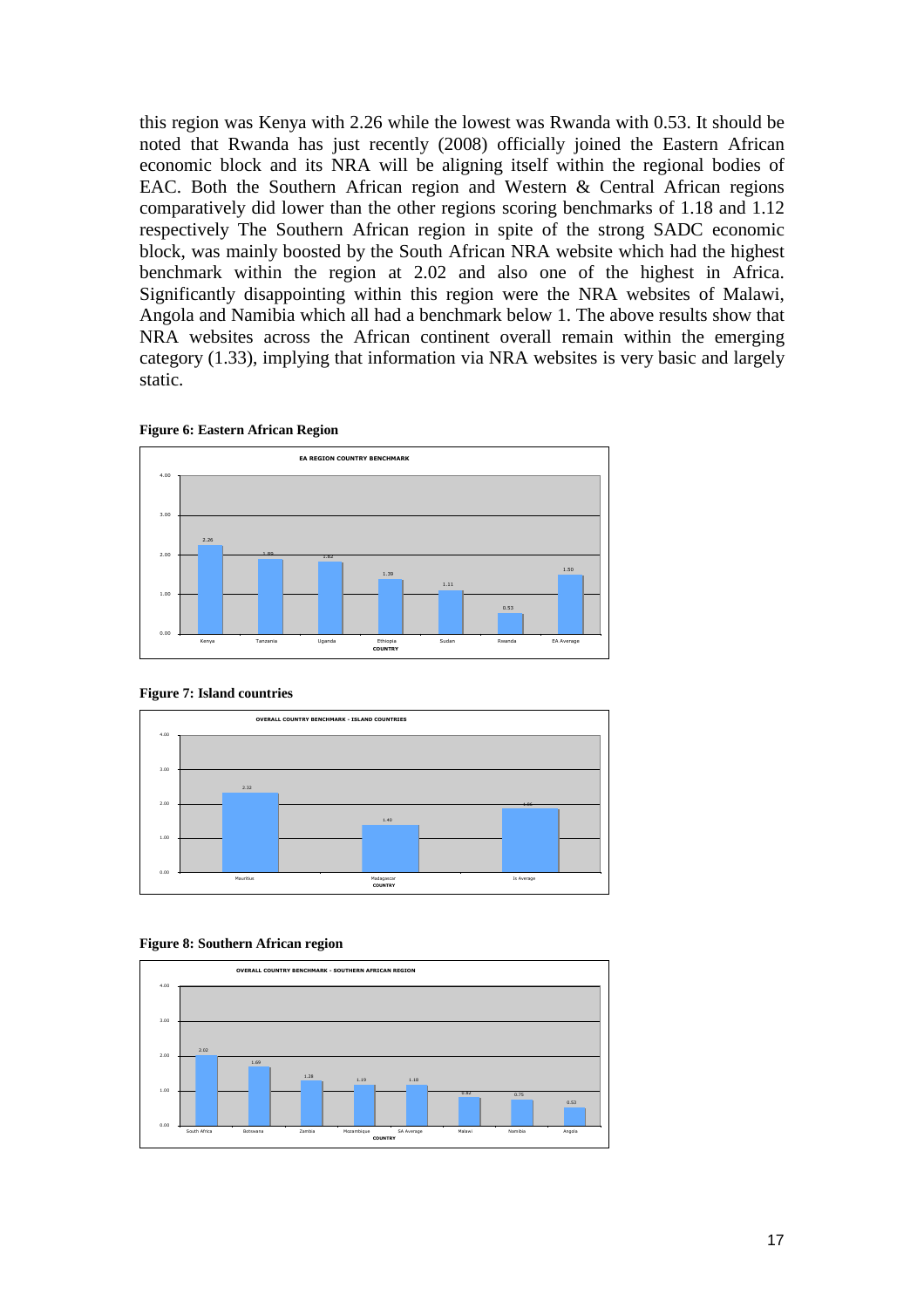

#### **Figure 9: Overall country benchmarks – Southern African region**

#### **Figure 10: West & Central African region**



#### **Figure 11: Northern African region**



#### **Figure 12: Regional benchmark - Africa**



The overall benchmark values shown in the regional graphs are only a snapshot of the overall situation and do not depict the actual differences in the content and the ability of the websites to inform and communicate to the public, citizens and other government and non-governmental agencies. As evidenced below each NRA differed significantly in the type of content provided. The following sections highlight best practice benchmarks and delve in more detail into each section and subcategory that was benchmarked.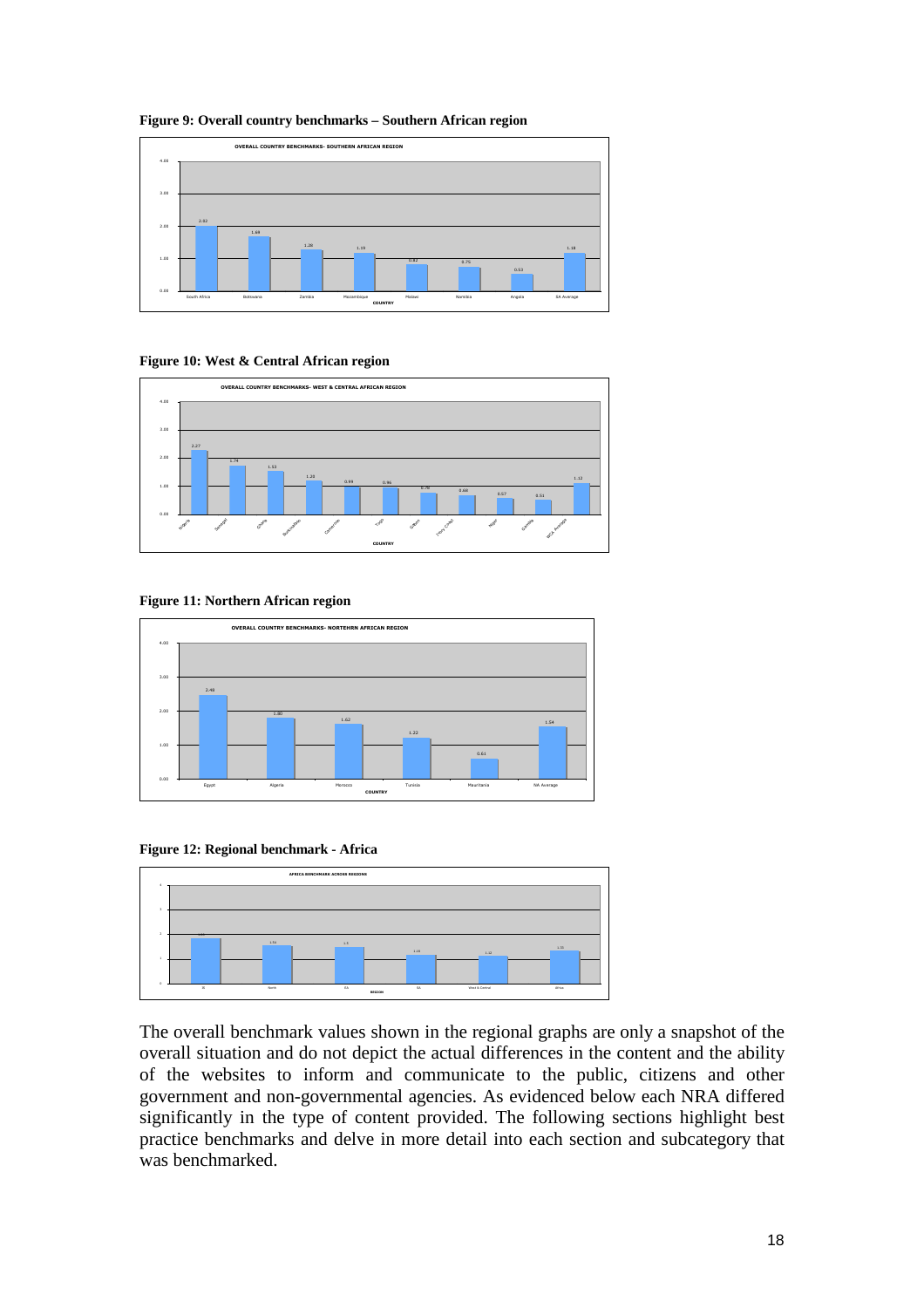# **5.1 Factual information and news**

A common denominator for compared NRA websites is the provision of the main legislative background information, statistical information such as sector indicators and sector news. Figure 13 provides the ranking assessment for this category across the 30 countries evaluated Africa.





Overall the best websites in this category were Egypt, Ghana, Kenya, Uganda, Mauritius and Morocco each having a benchmark at the enhanced level and bordering on being interactive. This implies that content was regularly updated, informative, hyperlinked and could be easily downloaded (benchmarks scores ranging from 2.6 to 2.8).

However, the actual benchmark within each subsection differed substantially. For the *news* section, Rwanda, Mauritania, Burkina Faso and Nigeria had scanty information on sector news, whereas in the Southern African and Western African region, Namibia and Gambia had no news respectively. The News information provided by other countries related to activities being handled by the regulator. The type of news provided ranged from news on press reports made by the regulator such as press statements by the Director Generals and press releases of notices to the operators or change of policy and or legislation.

Of exception were the Egyptian, Tanzanian, South Africa, Mauritius and Gabon NRA websites where news on the sector was also linked to the press clipping and all news items were categorised with past years also available for review. The Mauritius news was archived by year dated as far back as 2003. Sudan and Mauritius and Morocco were the only NRAs to provide comprehensive news on what was happening internationally (with the Morocco NRA categorising this under the Events banner with links to International, National and Local banners).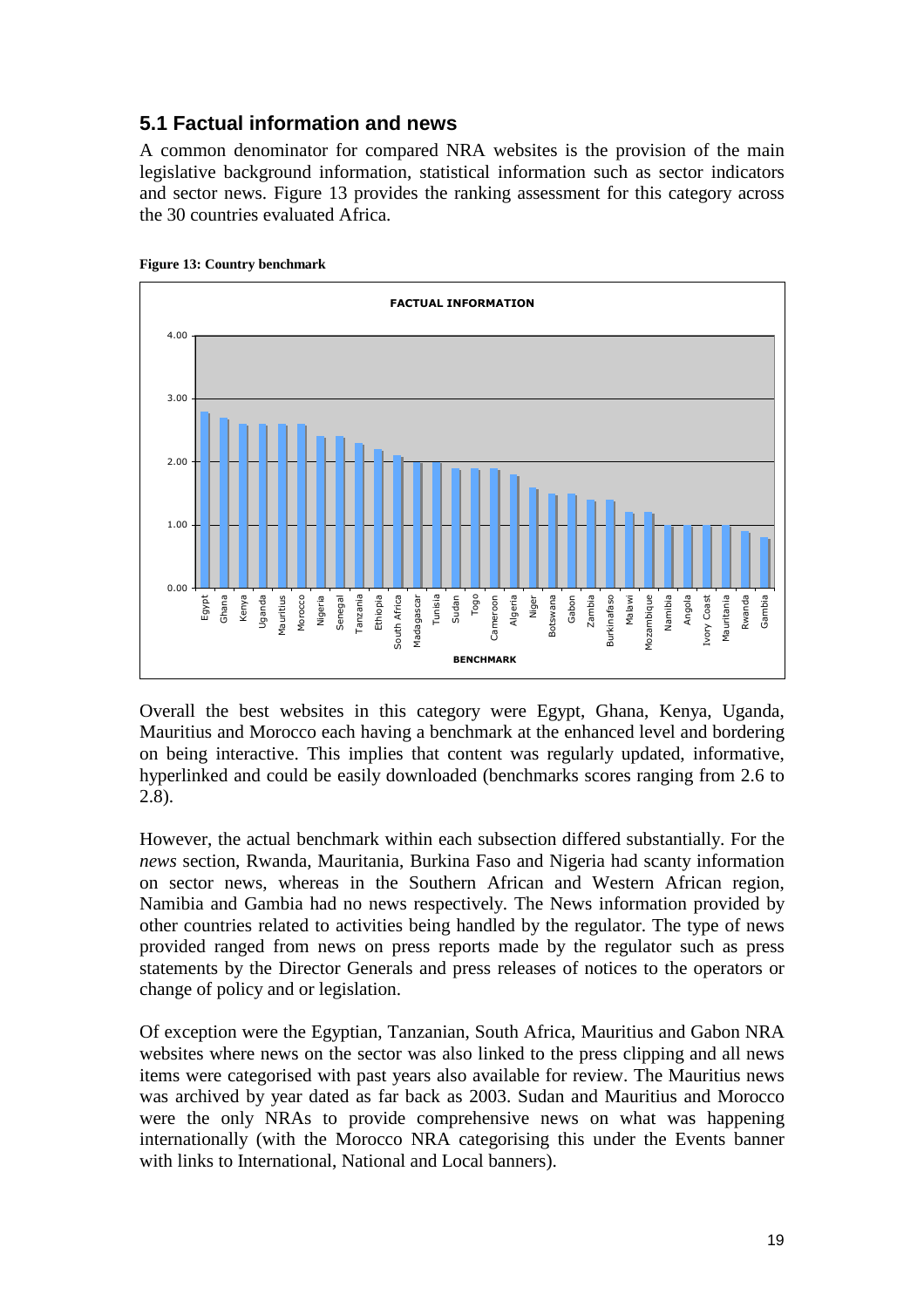Overall, the News category did not refer to happenings in regard to the operators and their activities. Nor did it convey information on investment discussions that have been taking place in the region (the Kenyan NRA was the only to offer a downloadable guide for investors). A quick read of any of the regions' newspapers online reveals a great number of events taking place in the sector yet in spite of this, most NRAs did not have up-to-date information.

The location of the news section on the website was similar across all countries with a few exceptions. Most countries had a news section on the centre column of the home page or the left hand side of the website or at the top level with a clear banner marked news (see Kenya, Uganda, South Africa). Many of the NRAs had also placed the most recent news on the centre column of the home page (Tanzania, Egypt) and had included latest consultative documents and press releases on the same section. Others marked items such as Press Releases or What's New? or Recent Publications (see Tanzania, Sudan, Ethiopia, Botswana).

*Statistical indicators and sector indicators* were poorly provided across all countries. Where provided, data was often incomplete and focussed mainly on tariffs – some as old as 2006 (Namibia), and/or the list of licensed ISPs and mobile operators (Botswana). Some NRA websites such as for Rwanda did not provide any information. Most were rated as 0 or 1. Of exception were the NRA websites for Uganda, Egypt, Ghana, Senegal and Morocco for which the statistics provided were detailed and offered users full information on the current level of telecom penetration with different indices. This marked improvement from the previous assessment (see Mahan 2005), for which Uganda website had no statistics on its website. The Ethiopian NRA provided a comparative analysis of the sector with statistical information with other countries in sub-Saharan Africa; this was the only NRA to do so.

Given that this information is readily available, it is surprising that most NRAs have neglected this important area on their websites. Significantly disappointing was the South African website where no statistical information was found yet overall its rankings are significantly higher than other African countries. This also applied to Ivory Coast, Gambia, Gabon, Botswana, Zambia, Sudan, Mauritius and Mauritania where no comparative statistical information was provided online.

A common denominator for the compared websites is the provision of main *legislative background information*. As this is a basic category of information that is readily available, it was not surprising to find that all the NRA websites reviewed had provided this information. In addition, most of the legislative documents could be downloaded for easy reading in PDF. Two NRAs stand out as best practise in this subcategory:

- South Africa's NRA website offered access to legislative documents currently in progress, pending and in force. This provides the user with sufficient knowledge to know what policies are expected.
- Egypt's NRA website has organised the legislative documents in the relevant service categories. Thus under the banner of Frequency, one would find the legislation relating to frequency allocation.

Few NRAs, however, provided relevant online information regarding the legislative framework for investment and for related fields such as guidelines to personal data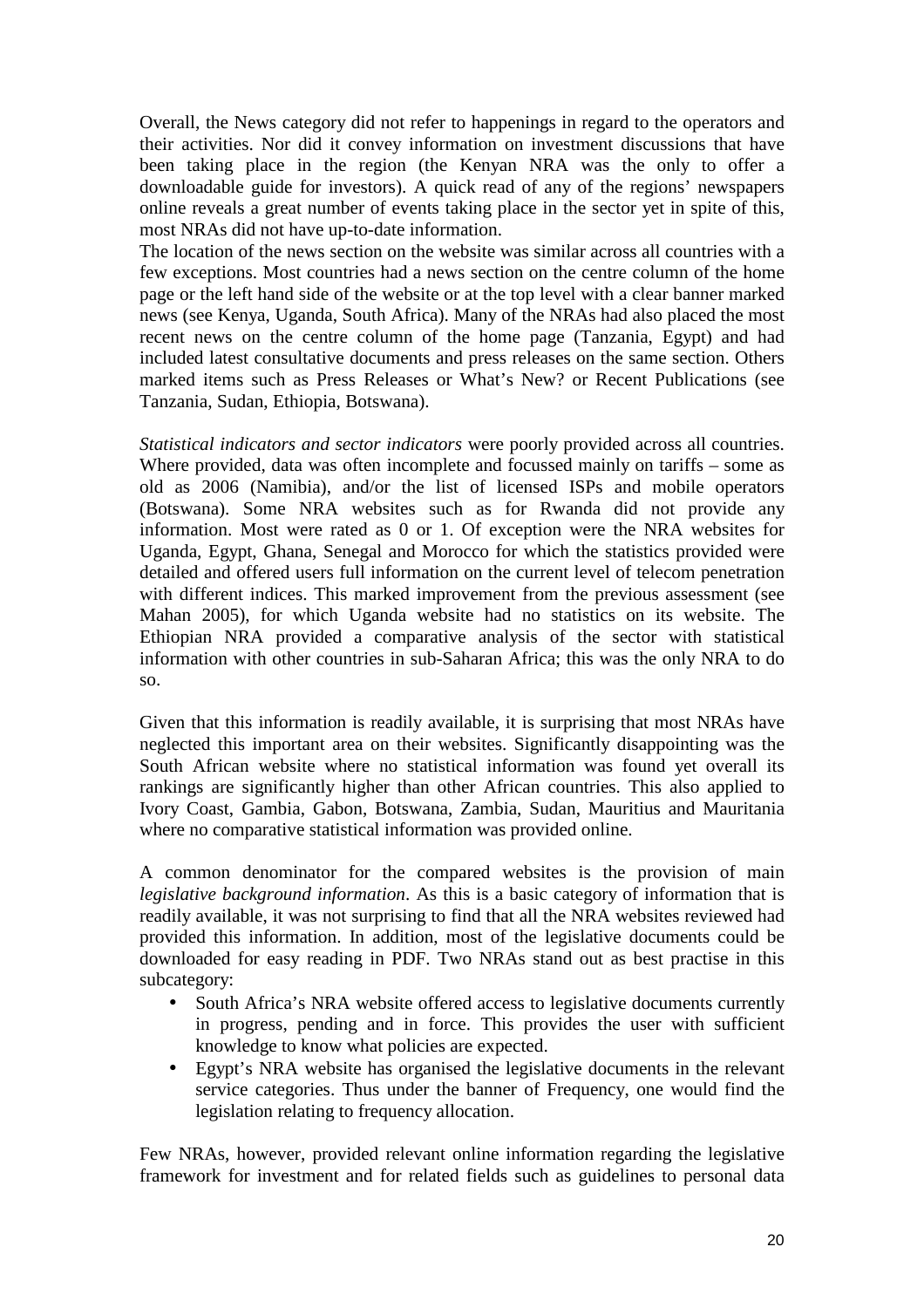protection. While all countries did avail the regulatory and policy documents, very few took the initiative to also provide a summative analysis of the policies. It seems therefore that the assumption is that all readers understand legal documentation.

**Figure 14: East African region**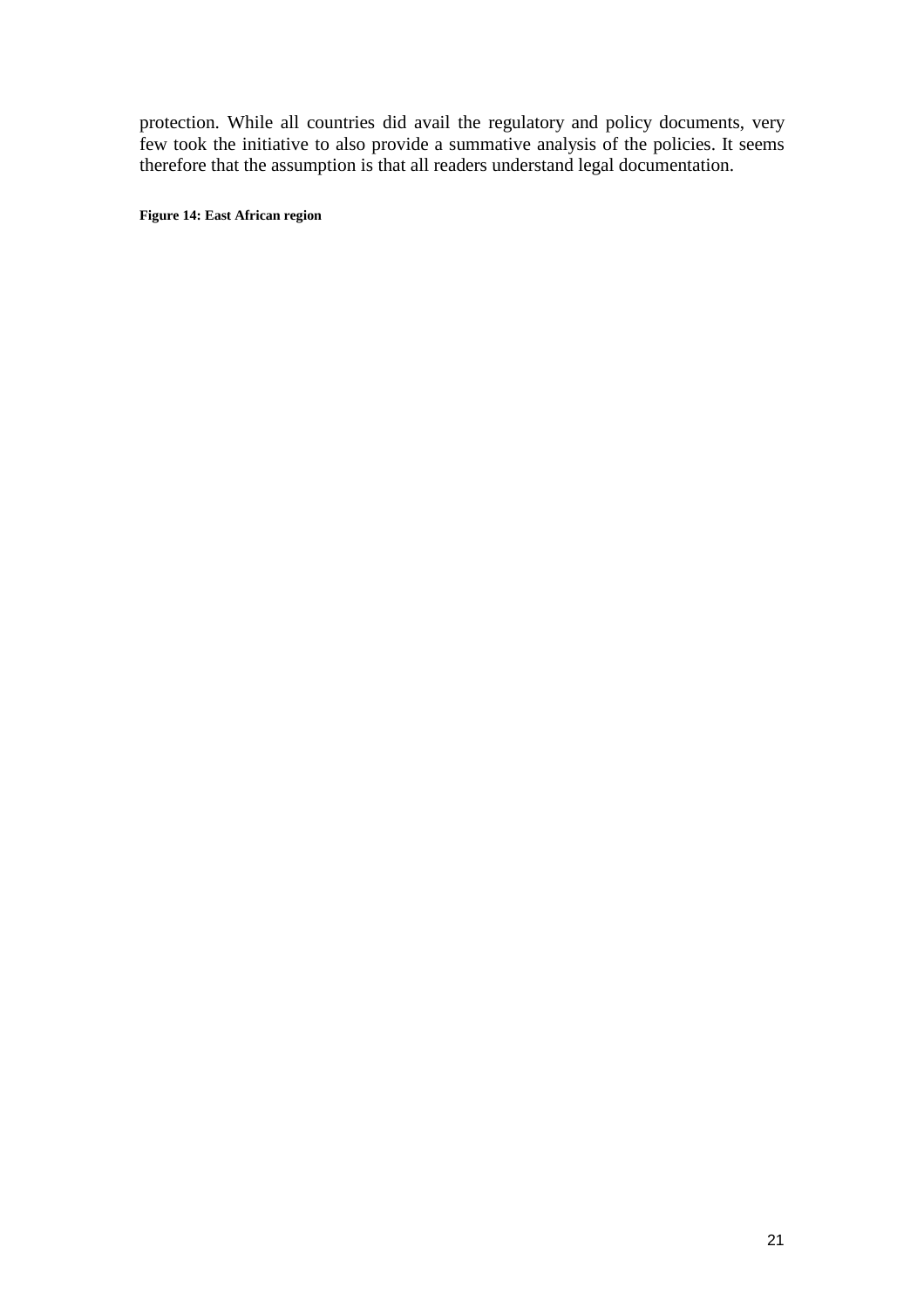

**Figure 15: Island countries** 



**Figure 16: Southern African Region** 







**Figure 18: Northern African region** 

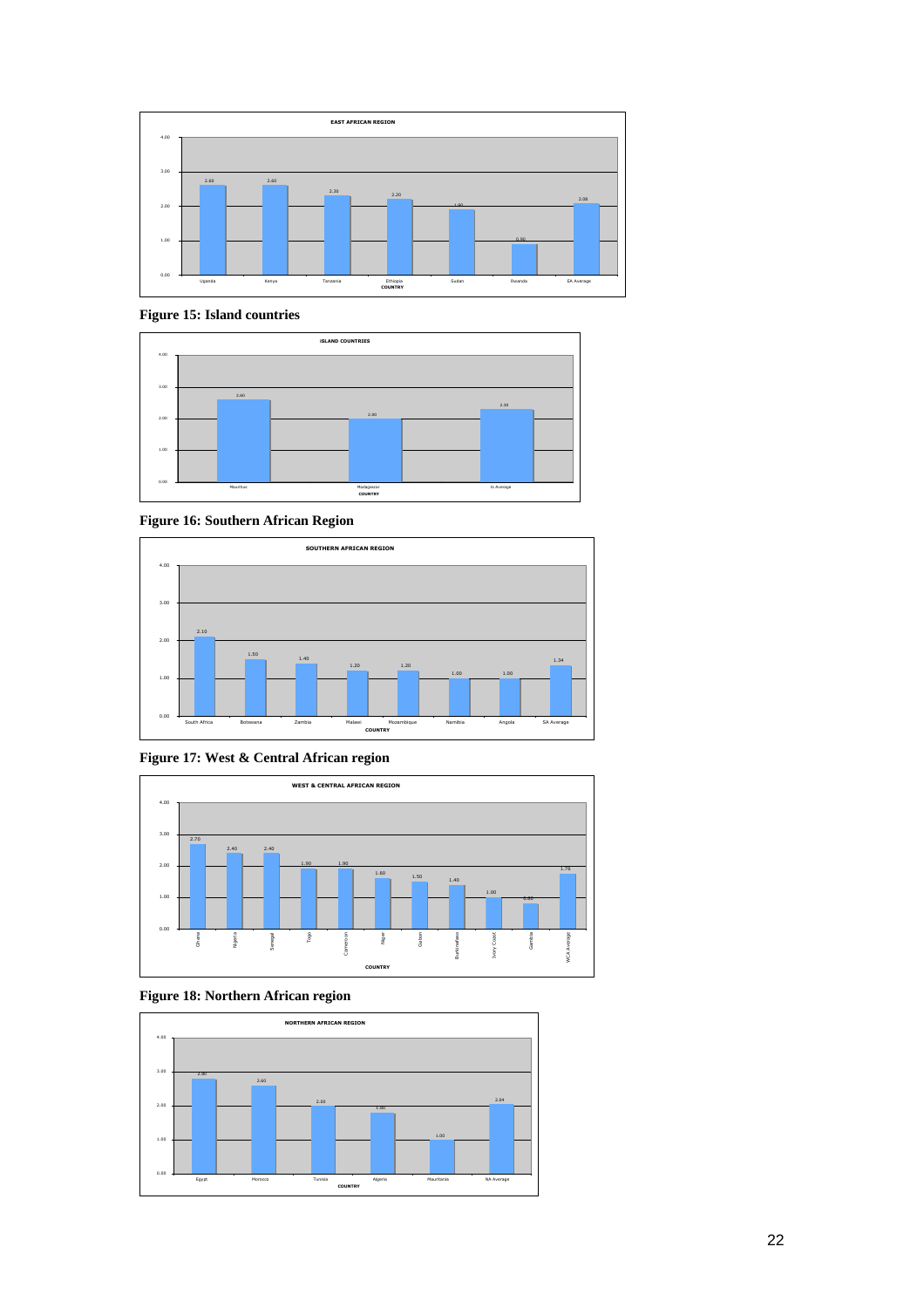**Figure 19: Regional benchmark** 



When viewed as regions, the total average of differences within the *factual information* category evens out as depicted in Figures 14 to 19. The island countries having only two countries had the highest average at 2.30, with the two individual countries' averaging scores above 2. The Eastern African region with six countries had an average benchmark of 2.08. Within this region, the Ugandan, Tanzanian and Kenyan websites achieved significantly higher scores when compared to websites in the other regions. This may be attributed to the close collaboration that these three countries have between their NRAs. The Northern African region (with five countries) had an average benchmark of 2.04. The African average of 1.81 in this category therefore shows a move from providing only emerging information (information that is basic and largely static) to providing content that is regularly updated and also downloadable.

### **5.2 Consumer and citizen information**

The objective of this section is to assess the degree to which NRA websites cater to the needs of the end-consumers and provide information to citizens. Special emphasis was given to evaluate the type of consumer rights information available, the complaint process in place, information about public hearings and statistical information on consumer attention and complains resolution.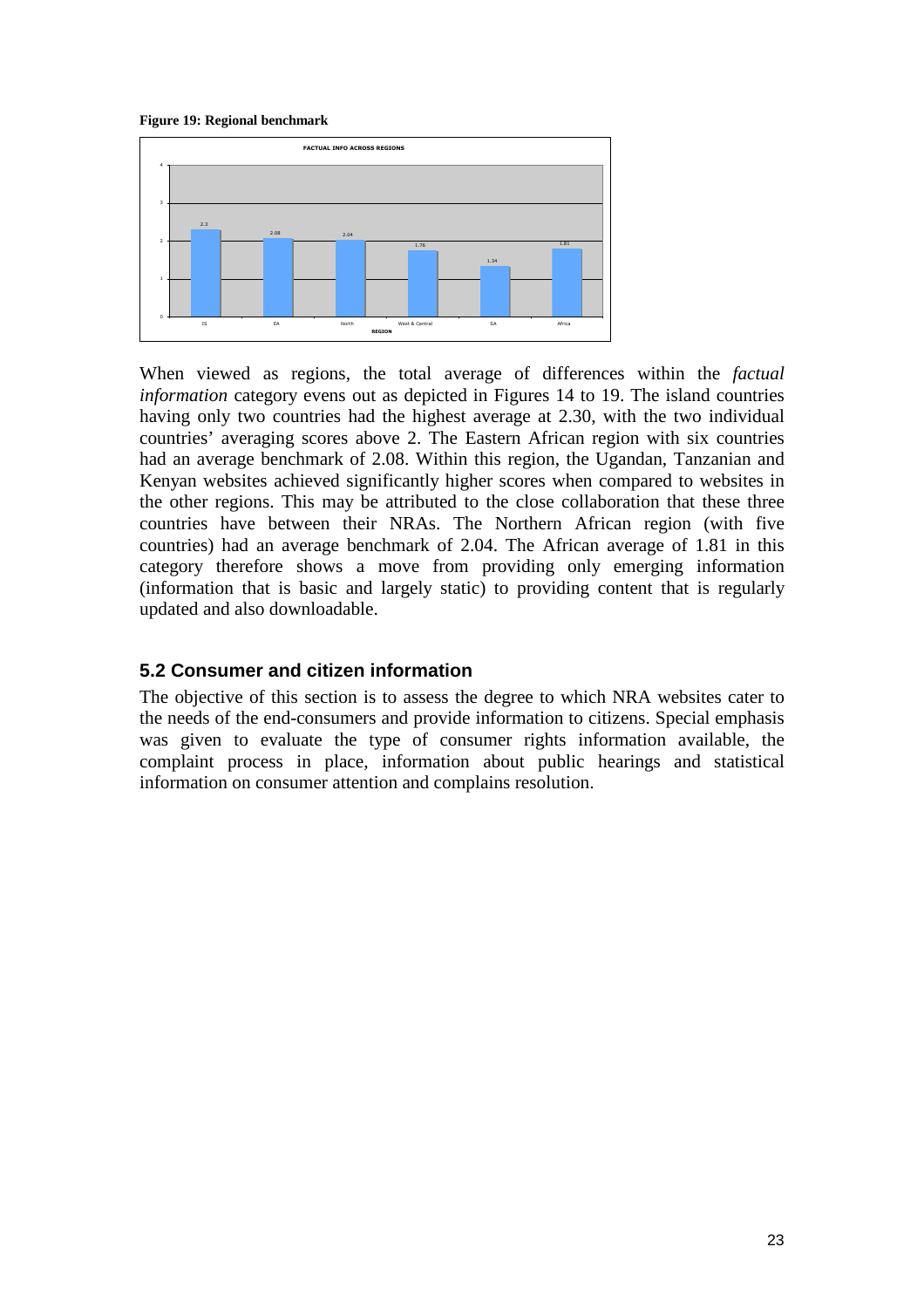



As shown in Figure 20, the websites that performed well were those of Botswana, Egypt, South Africa, Mauritius, Algeria, Kenya and Tanzania. These websites had content that could be termed as complete, up-to-date and contextualised – with benchmarks ranging between 2 and 2.20. Most of the information on consumer affairs was also downloadable. However when each category is viewed in detail significant differences occur in the type of content provided.

For the category of *consumer and citizen information*, Kenya scored the highest benchmark (3.5), falling between interactive and transactional. A best practise here was the provision of tariff information and numbering plans under the consumer affairs banner. Almost all other benchmarked countries had this information located in the statistics section or under the *news* headings and *press release statements*. Consumers would therefore have to look through the entire website to find the information likely to be the most relevant to them. In addition, Kenyan tariff information could be downloaded and was compared over a number of years. Egypt followed closely scoring a benchmark of 3 (interactive).

While Egypt's website had no dedicated consumer affairs section, the entire website was *consumer centric*. Thus consumer information such as numbering and tariffs, was clearly highlighted with a section on FAQs provided under each banner heading. South Africa, Tanzania and Ghana also scored highly with content being rated between enhanced and interactive (benchmarks of 2 and 2.5 respectively). NRA websites providing no information in this subcategory in Eastern and Southern Africa were Rwanda, Uganda, Namibia, Ethiopia, Cameroon and Gabon. For West and North Africa, the websites for Burkina Faso, Ivory Coast, Togo, Nigeria and Gambia had no information in this category.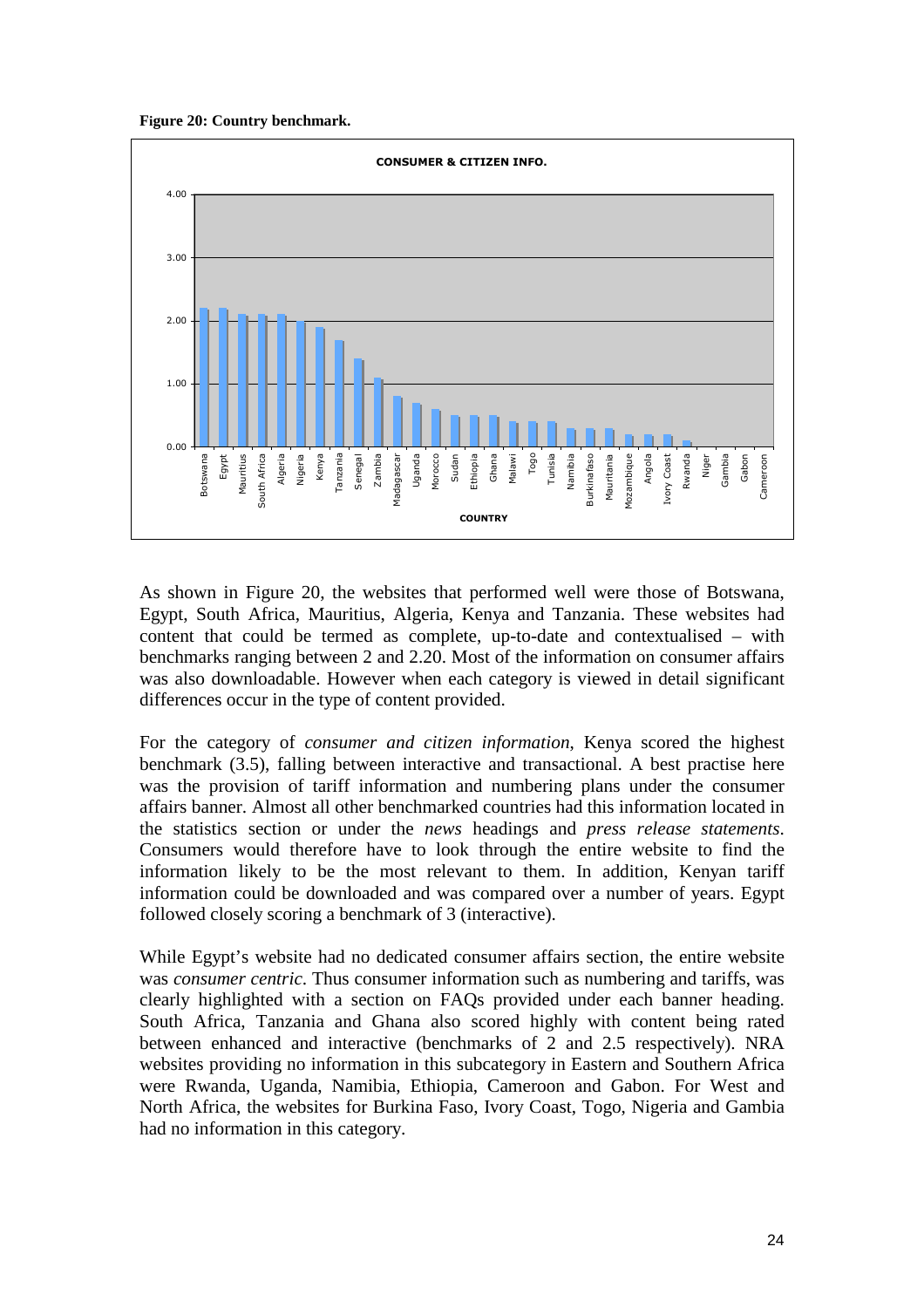Largely disregarded by all NRAs evaluated was the issue of *consumer and citizen rights*. Egypt scored the highest with a benchmark of 3 and Botswana and Tanzania followed in this category with a benchmark of 2.5 (falling between enhanced and interactive). Of significant concern was a lack of information on quality of service parameters used to evaluate operators, which is a basic role of the regulatory agency, except for Botswana and Egypt, this aspect was hardly covered by the other NRAs online. In addition, all the NRAs except for Egypt did not cover information on possible hazards of equipment.

The section for *complaints process* varied across the NRAs. Scoring a benchmark of between enhanced and transactional (3.5) were Botswana and Tanzania, whereas Egypt rated at 3 and Mauritius at 2.5. Botswana and Mauritius provided a downloadable complaints management procedure while Tanzania provided a complaints form both in Swahili and English. These four NRAs were considered best practise in this section. Fourteen NRAs provided no complaints forms accounting for more than 40% of the NRAs analysed. Nonetheless, on the complaints process most countries assumed this to be an aspect that should either be written directly to the Director General of the NRA by providing a post box or email address while others provided an online form for one to fill in with no particular address as to where this should be directed.

On the issue of *public hearings* the Kenyan website stood out having the public hearings banner categorised into current, past and ongoing, allowing the user to know what has taken place and is currently being reviewed. The South African NRA also had a public comments section allowing users to make an online comment on any of the public hearings. The South African NRA also had its public notices well laid out, providing details of the public hearings or amendments about to take place, links to the various laws concerned, the process in place and what it would affect. This was exceptional among all the sites reviewed. Both of these two websites benchmarked a score of 3.5. The Botswana website also stood out by having a rulings and judgements section though in all the three cases this section was not directly under the consumer affairs banner.

*Statistical information on consumer attention and complaints resolution* was not covered by the NRAs except for Mauritius which provided a downloadable PDF document that analysed the complaints received and resolutions resolved during the year. The Nigerian NRA also had a best practise benchmark documenting and archiving complaints received by year (2007-2005).

Overall, what becomes evident within this section is that consumers are required to obtain information relevant to their needs that is scattered across the different banner headings rather than located in one place. Further, information on number portability, setting of call centres and telephone number coding which is available in most of the websites reviewed by Wattegama (2007) for the Asian region is not provided by the African NRAs. No doubt, the issue of consumer and citizen information still has a long way to go as depicted through the African average for this category which benchmarked a score of 0.84 as shown in Figure 20. This may be attributed to the fact that Internet penetration as shown in Figure 1 is still very low and therefore perceived as an unlikely means of citizen participation and information retrieval.<sup>7</sup>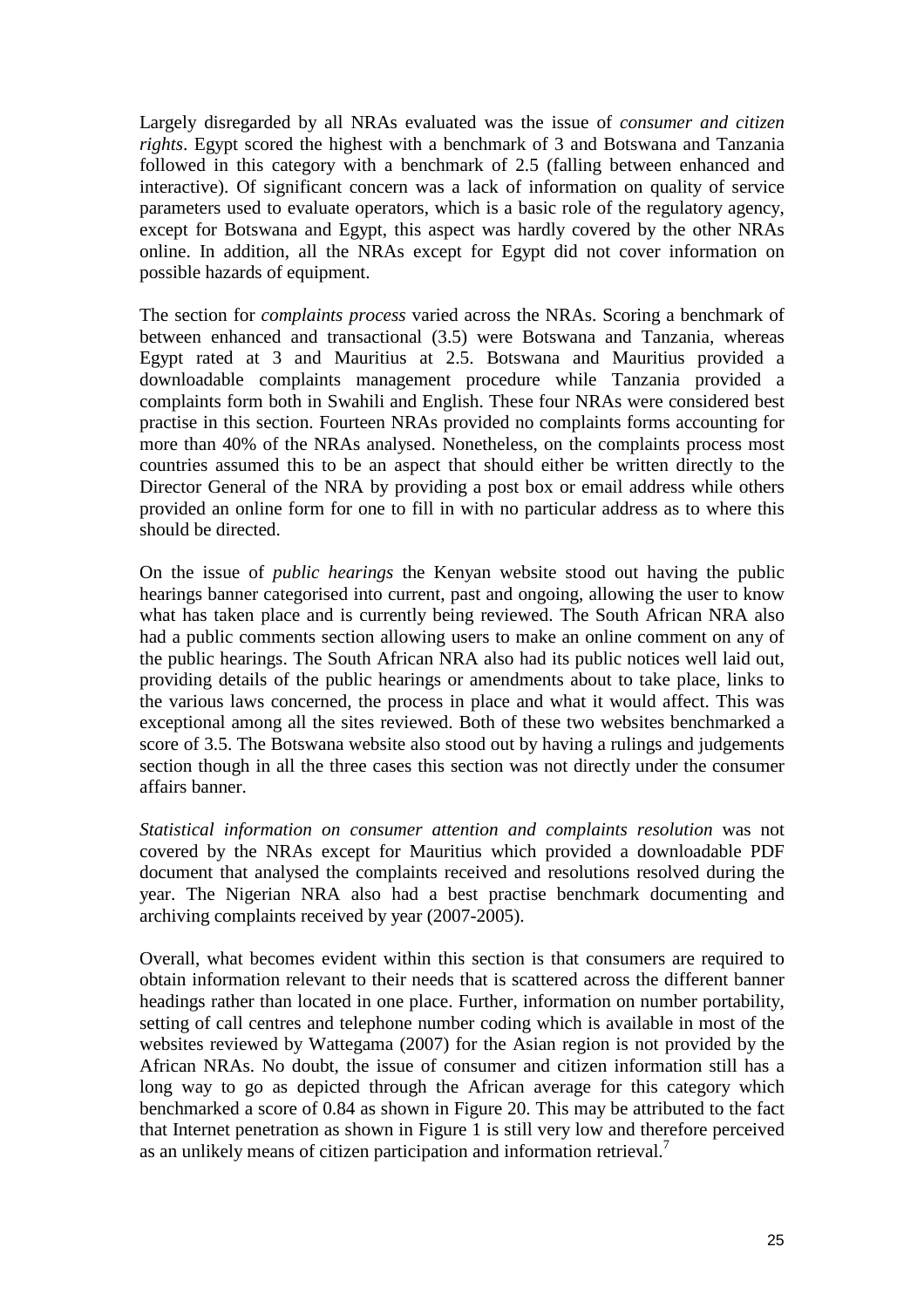Overall the regional scores do not show a marked difference as evidenced in Figures 21 to 26. The performance across Africa was disappointing within this category and overall had the second lowest benchmark with the Universal Access category scoring the lowest. The island countries of Mauritius and Madagascar performed comparatively better than the rest of the regions with an average benchmark of 1.45. Nonetheless this was also the lowest performing category within this region, with Madagascar not providing detailed information in this category.

The Eastern and Southern African region benchmarked average scores of 0.90 and 0.93 respectively. Performing well within the Southern African region were the NRA websites of Botswana and South Africa. Both had content directed toward the consumer with information about hearings and complaint processes also available. Performing poorly within this region was Angola, which provided only scant information on consumer issues. The Northern African region performed slightly better than the other regions, and followed the Island region in overall ranking with a benchmark of 1.12. Egypt and Algeria performed well in the region each with a benchmark of above 2.

The West & Central African region performed poorly scoring an average score of 0.48. This was the lowest benchmark across the regions. Nearly all NRA websites in this region, with the exception of Nigeria and Senegal, scored a benchmark of 0. Given that this region has active membership through ECOWAS there is need to review the attention given to consumers within this region.







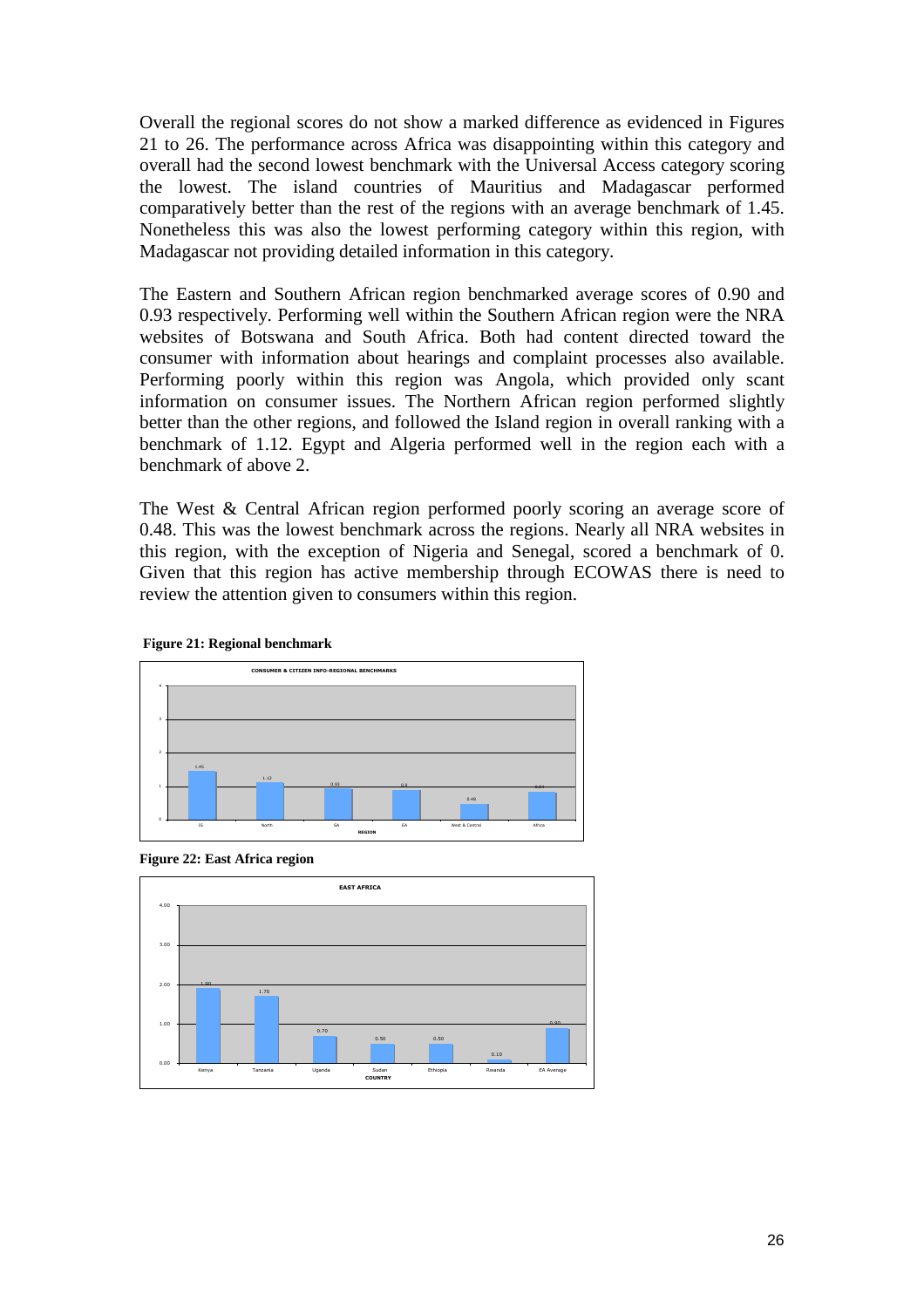







![](_page_28_Figure_4.jpeg)

![](_page_28_Figure_5.jpeg)

**Figure 26: Northern African Region** 

![](_page_28_Figure_7.jpeg)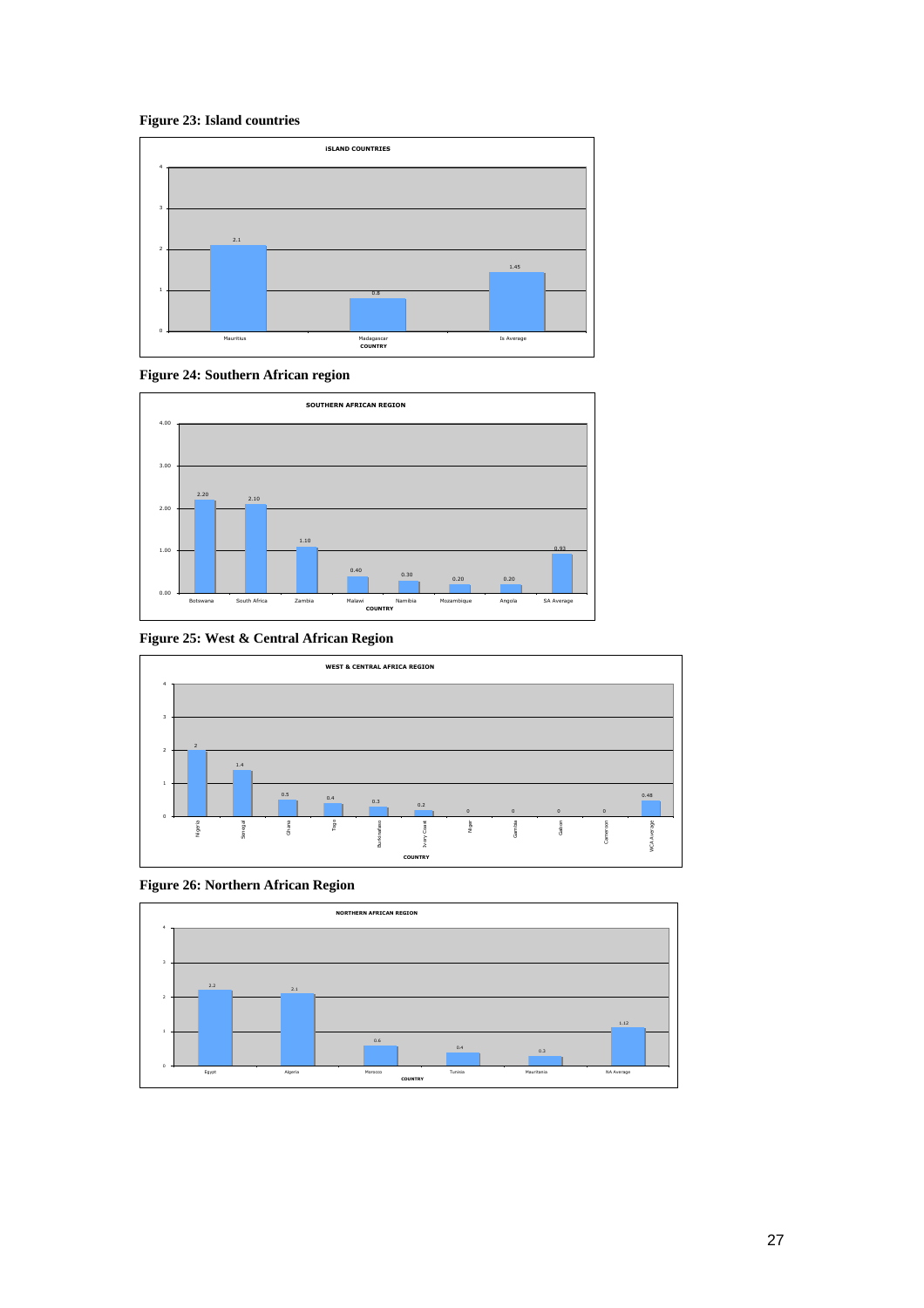### **5.3 Business information**

This section deals with the information usually sought by business firms and investors such as market entry details, interconnection information, scarce resource allocation, process for equipment certification and any publications/consultancy work done in the area. Figure 27 below depicts the individual benchmark scores for this category.

![](_page_29_Figure_2.jpeg)

**Figure 27: Country benchmark** 

*Business information* was a strong category across all websites. Even most websites which scored lowest in overall ranking offered licensing forms available for download. Mauritius, Kenya, Nigeria, Egypt, Tanzania, South Africa, Uganda and Ghana scored the highest benchmarks, as shown in Figure 27, having content that was rated between enhanced and interactive. The NRAs of Angola, Sudan, Gambia, Rwanda and Niger scored poorly, with almost no information provided within this category.

As for the other categories reviewed, actual content within this category differed. For *equipment certification*, the websites for Kenya, Tanzania, Ethiopia, Mauritius, Zambia and Botswana had the highest scores rating between interactive and transactional at 3.5. These websites cover detailed aspects of equipment certification and provide good best practises for other NRAs. For example, the Kenyan NRA had this content located on the *standards and type approval* banner. The content included list of equipment approved and rejected in Kenya, approval fees and forms. The Tanzanian NRA in addition had a checklist of equipment certification form. Those not scoring highly in this section include Malawi, Mozambique, Namibia, Angola, Rwanda, Cameroon, Gabon and South Africa from the Southern African and Eastern African regions; Tunisia, Egypt, Morocco and Mauritania from the North African region; and Ivory Coast, Senegal, Togo, Nigeria and Gambia from the West African region. All these NRAs did not have any information available on this topic.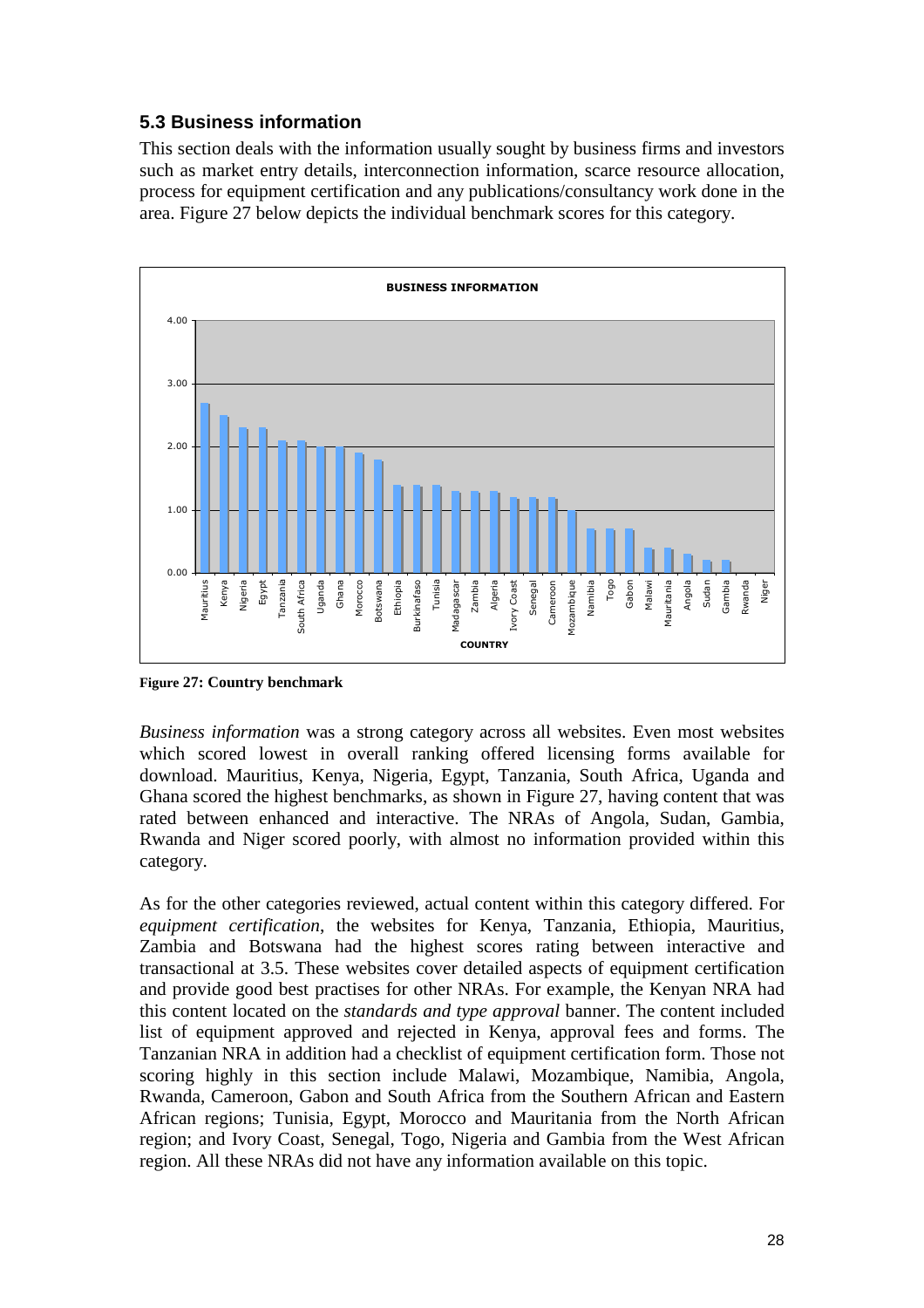Information on *scarce resources* such spectrum allocation was available and well explained on the websites for Egypt, Niger, Ghana, South Africa, Kenya, and Uganda which stood out with details on procedures for monitoring and policy information on spectrum.

On *Market Entry* information, Egypt scored a benchmark of 4, rating at enhanced. This was the only category to receive a rating of enhanced within Africa. Tanzania, Mauritius, Kenya, Namibia, South Africa and Botswana followed closely scoring a benchmark of between interactive and transactional (rating at 3.5). These NRAs had market entry details such as licensing procedures that were accompanied by forms. Most of the NRAs did not provide a reading on the telecom market and what one needs to do. Namibia had an interesting link to the Tourist board of Namibia while Mauritius provided information on the meaning of licenses and what they were for. For *interconnection*, nearly all the NRA websites provided no information except for Algeria, Tunisia, Egypt, Nigeria, Uganda and South Africa, the later having exceptionally detailed information on interconnection agreements made between different service providers.

Lacking on most of the websites were *consultative papers* with the exception of Mauritius and Algeria which both had a large number of consultancy publications and Tanzania which had one paper on **'**Telephone Tariffs Trend Analysis' (2000-2006).

#### **Figure 28: Regional benchmark**

![](_page_30_Figure_4.jpeg)

![](_page_30_Figure_5.jpeg)

![](_page_30_Figure_6.jpeg)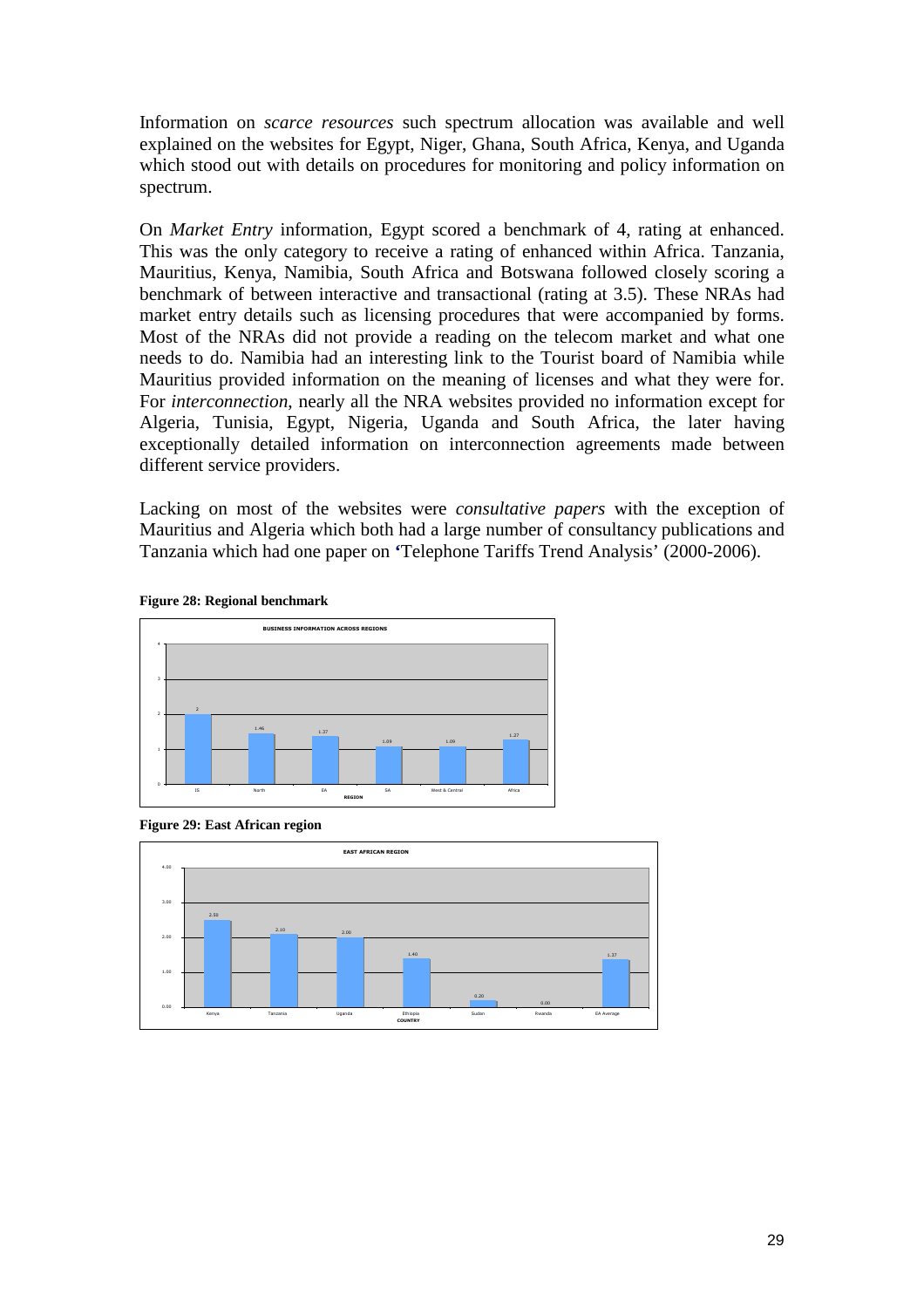#### **Figure 30: Island countries**

![](_page_31_Figure_1.jpeg)

#### **Figure 31: Southern African region**

![](_page_31_Figure_3.jpeg)

#### **Figure 32: West & Central African region**

![](_page_31_Figure_5.jpeg)

#### **Figure 33: Northern African Region**

![](_page_31_Figure_7.jpeg)

The regional average benchmark in this category shows a slight improvement from the *consumer and citizen information* category as depicted in Figure 28. The African average of 1.27 is thus a marked improvement from the consumer and citizen African average of 0.84. As depicted via the regional benchmark (Figures 29 to 33), the island NRAs of Mauritius and Madagascar both had the highest average benchmark scores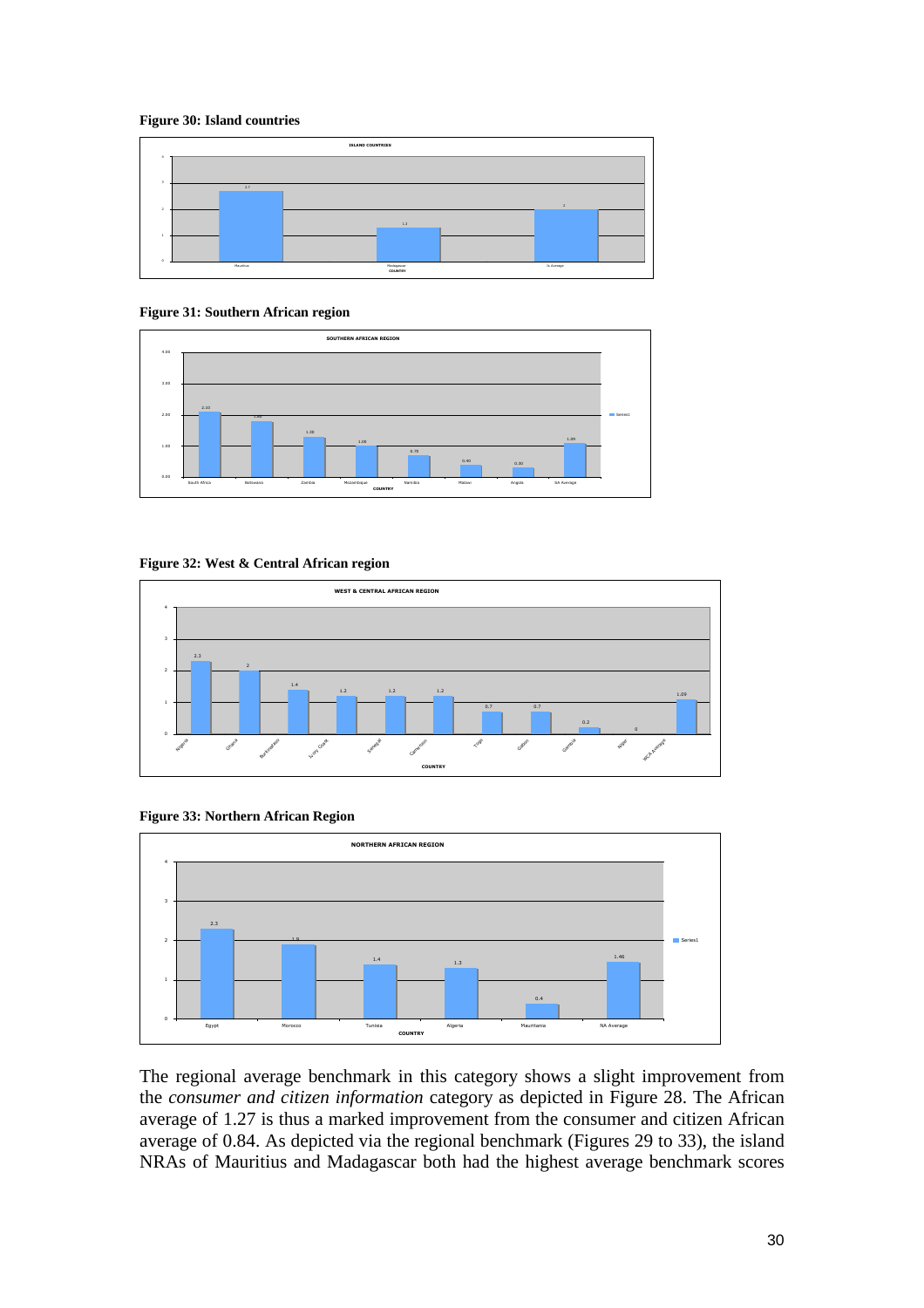within this category at 2 with the NRA of Mauritius scoring the highest benchmark in this category across Africa.

This was followed by the NRA websites for Algeria, Tunisia and Egypt pushing the average scores for the Northern African region to 1.46. The Eastern African region comparatively had more countries providing content with the exception of NRA of Rwanda, which had no online information in this category and therefore lowered the regional average. The Southern African region and the West & Central African regions both had low benchmarks of 1.09. Within the Southern African region, only the NRA websites of South Africa and Botswana had detailed information in this category compared to the other four countries in this region with Angola having the lowest benchmark in this region. The NRA websites in West & Central Africa also had a low input in this category with Nigeria and Ghana having the relatively better content than the other eight countries in this region.

The business category shows need for improvement given that the majority of information to be provided is readily available and simply needs to be placed on the website with some analysis for the user.

### **5.4 General information**

This section, *general* information, looks for more general features such as mission statement, local language translation, links to other national and international sites, contact details of key officials, ease of navigation and organization chart.

![](_page_32_Figure_5.jpeg)

#### **Figure 34: Country benchmark**

As illustrated in Figure 34 and in the regional comparisons in Figures 35 to 40, the benchmark scores within this category differ significantly when compared to the performance in the other categories. NRA websites that been ranked poorly across the other categories having generally fared better for the *general information* category. Most of the websites were generous in providing information about the regulator and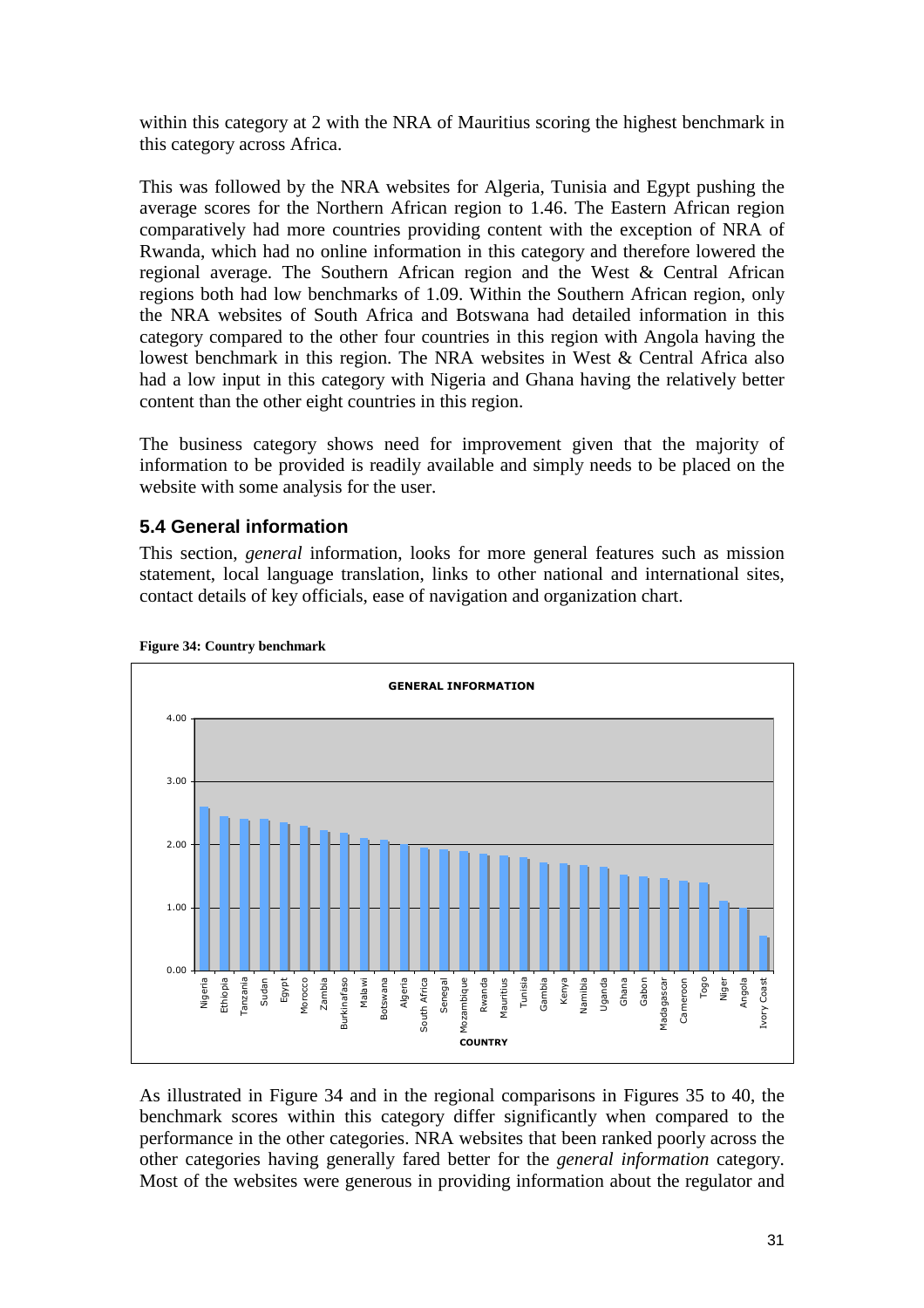the regulatory agency such as organizational charts and mission statements, as well as links to local and international sites.

Almost all websites had content on the *mission statement* of the NRA. In addition, many included a historical account of the founding of the NRA and its main objectives within the telecom sector.

While there was effort made to provide information on the organization of the NRA, the depiction of an organogram within the NRA's was only done by slightly more than half of the thirty NRA's analysed. Malawi, Namibia, Cameroon, Gabon and Rwanda in East & Southern Africa had no *organogram* provided while in Western and Northern Africa, Tunisia, Mauritania, Ivory Coast, Togo, Niger and Gambia had no organogram provided.

The use of *links to other institutions* both locally and internationally was also adequately detailed by most websites. The Ethiopian, Sudan and Angola websites provided long lists of links to most of the international telecom institutions. This was in contrast to the minimalist content these NRAs provided in other benchmarked categories. In addition, the NRAs of Egypt, Morocco, Nigeria and Burkina Faso had categorised the links section to local, international and national.

The category of *contacts* differed across the NRAs benchmarked. While most provided contact details of the regulator, not many made effort to provide contact details of key officials within the regulatory institution. Tanzania, Rwanda and Sudan were the exception in Eastern Africa while in the Southern African and Western African region, the Zambian, South Africa and Nigeria NRAs stood out. These NRAs had detailed contacts and email addresses of each head of the department within the NRA.

While effort was made to check what the national language of the country was before checking on the aspect of local language, this was difficult to ascertain. Some countries had what they called national languages and then a list of local languages. For this reason, it was decided that national languages would be utilised as the criteria. Thus if a country had more than one national language cited in the UN country analysis then this would be the criteria used on the website in determining if one or more languages were utilised.

In Eastern Africa, only Tanzania included Swahili (a language also cited as the national language in Kenya) text in one of the categories – consumer complaints. It should be noted that 99% of Tanzanians speak Swahili a language that is also used as a business language in the country. All the other sections were in English. In Rwanda, both French and English were given as options on the website (languages spoken by 7% of the population) however, Kinyaruanda a language noted as the national language and spoken by 100% of the population was not provided, despite the fact that all government paper work is done in these three languages. The Sudanese NRA stood out having English, French and Arabic as language options with all three cited as national languages. In the Southern Africa, Angolan and Mozambican websites were only in Portuguese.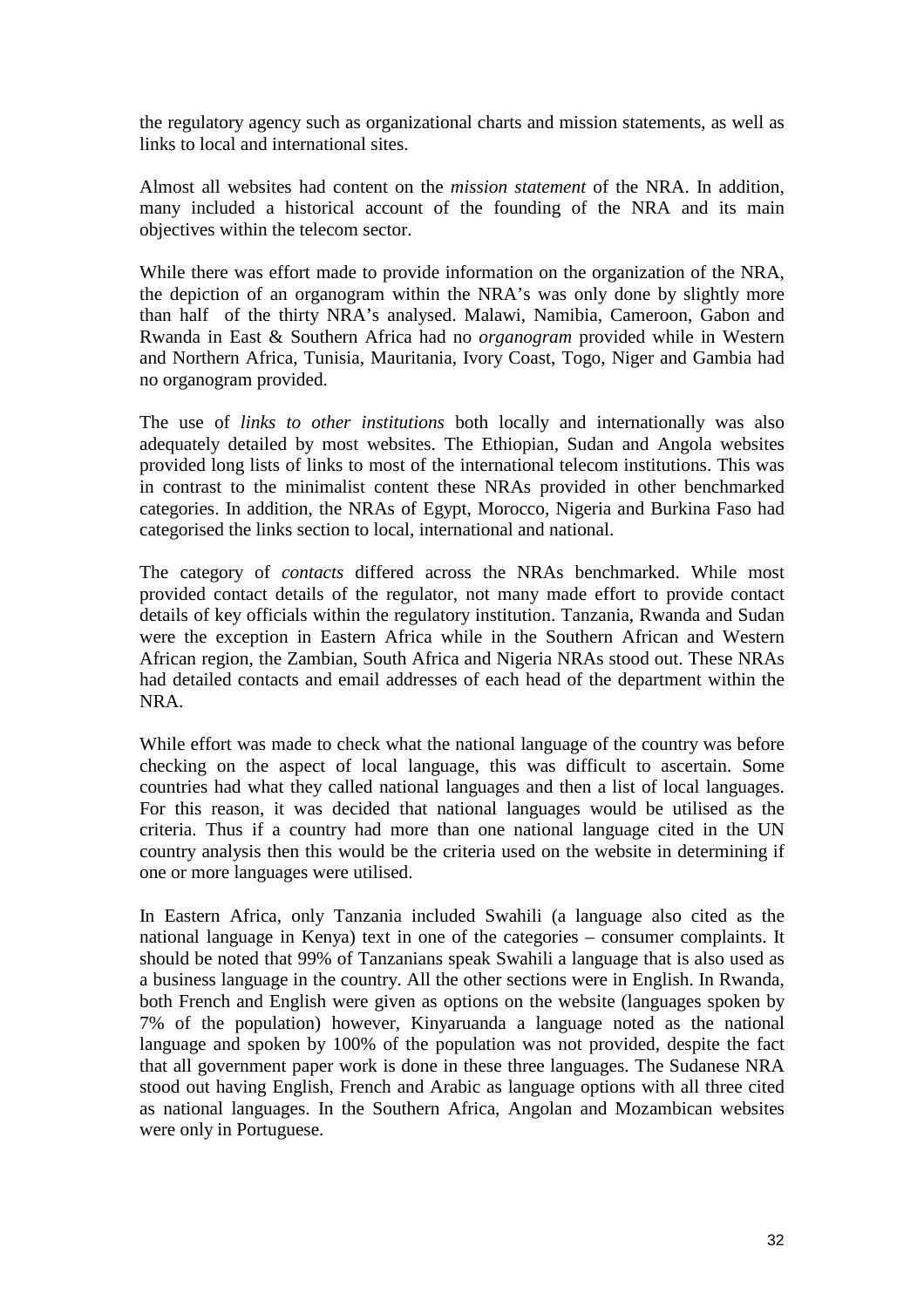The overall ease and use of navigation across all the websites varied. Four websites stood out however out of the 30 NRAs evaluated, namely: Egypt, South Africa and Mauritius and Nigeria – providing ease of drop-down menus at the top of the page and links with well-categorised sections within each topic. Morocco, Algeria, Senegal, Uganda, Kenya and Tanzania also had well designed websites, with clear banner headings that facilitated locating information.

NRAs that could do with some improvement include Sudan, which was crowded with information on its centre and left hand columns making it confusing initially to get around. The Tanzania website also had a lot of information crowded onto the main pages rather than using the menu bars available in the left hand columns. The NRAs of Mauritania, Ivory Coast, Niger, Gabon, Rwanda and Cameroon while neat had minimal information with few banner headings that made it difficult to find relevant information.

Overall, as reviewed above, the regional averages of the general category were more or less even with the African average of 1.81. The highest benchmark came from the Eastern African region (2.07). This is not surprising given that each the six countries in this region provided detailed content and scored relatively high benchmarking between 1.7 and 2.45. The lowest benchmark came from West & Central Africa (1.59) for which Ivory Coast and Niger NRA scored relatively lower scores compared to the other eight countries in this region.

![](_page_34_Figure_3.jpeg)

**Figure 35: Regional benchmark**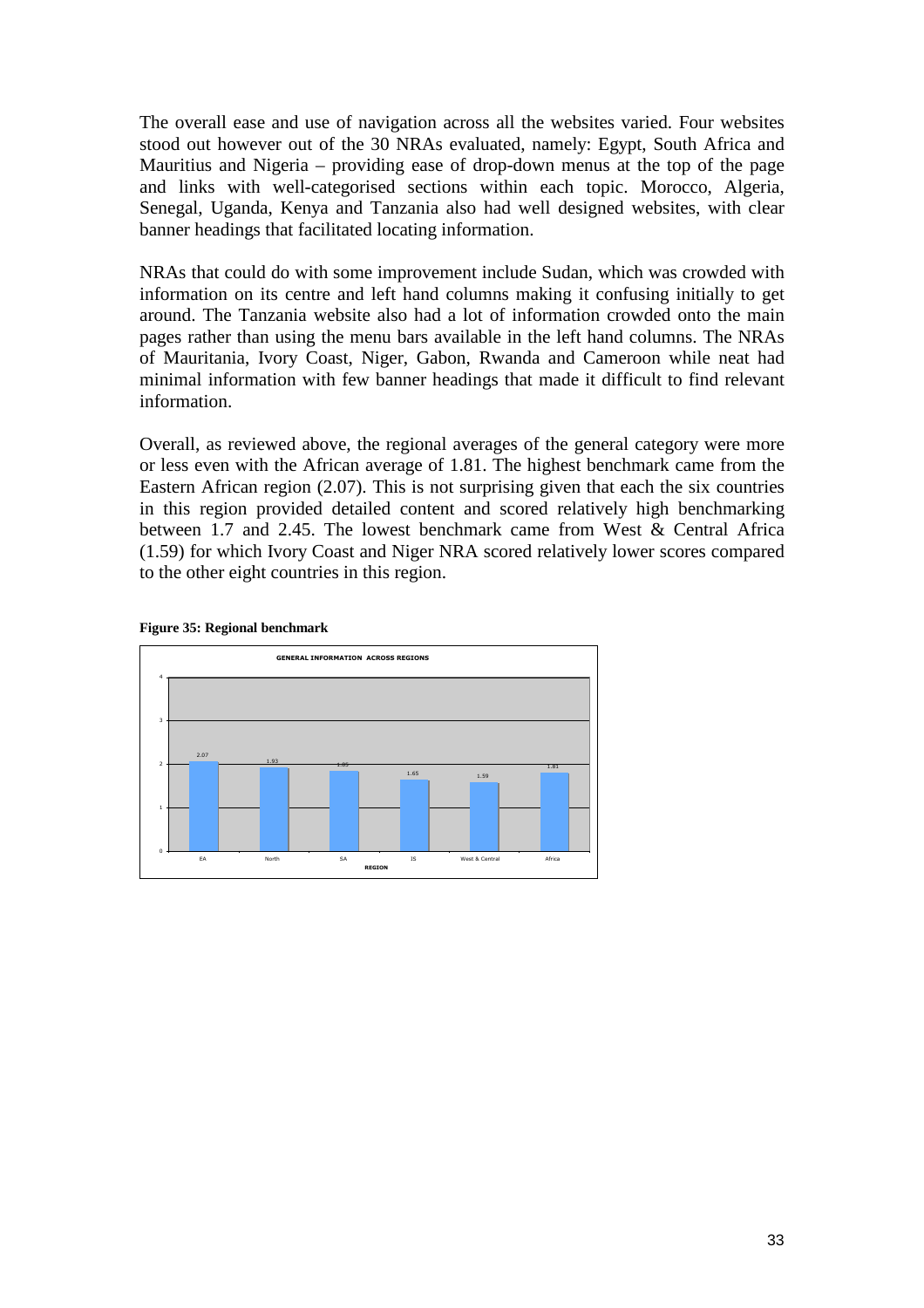#### **Figure 36: Eastern Africa**

![](_page_35_Figure_1.jpeg)

![](_page_35_Figure_2.jpeg)

![](_page_35_Figure_3.jpeg)

#### **Figure 38: Southern African region**

![](_page_35_Figure_5.jpeg)

#### **Figure 39: West & Central African region**

![](_page_35_Figure_7.jpeg)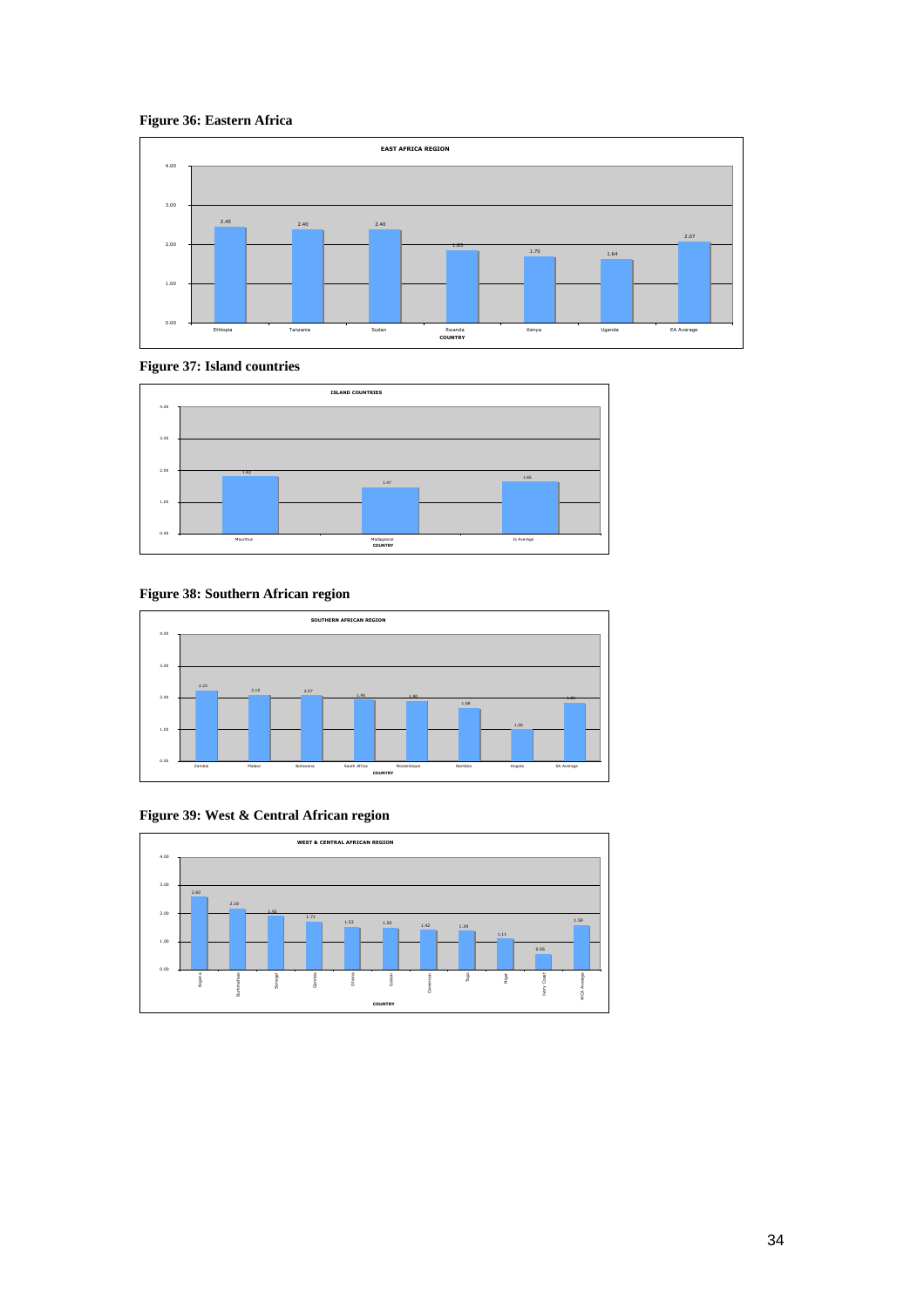**Figure 40: Northern African Region** 

![](_page_36_Figure_1.jpeg)

Given that the *general information* category contains information that can be easily obtained, these section should have benchmarked higher scores than it did across all the NRAs.

## **5.5 Universal Access (UA)**

This final section, *universal access*, addresses policy information, reports and plans on universal access. As shown in Figures 41 to 47, most NRAs benchmarked relatively low marks compared to the other categories thus lowering the regional average score in this category to stand at 0.80.

In Eastern and Southern Africa, Kenya, Uganda Mauritius and Mozambique stood out having a dedicated banner headings for this section, highlighting relevant policy and activities being undertaken. The Uganda NRA provided a diagrammatic representation of the process. The Tanzania NRA made mention of its UA policy but provided no details. The regional average for this region was 1 and is not surprising given that the NRAs of Rwanda, Tanzania and Sudan provided no information.

![](_page_36_Figure_6.jpeg)

**Figure 41: Country benchmarks**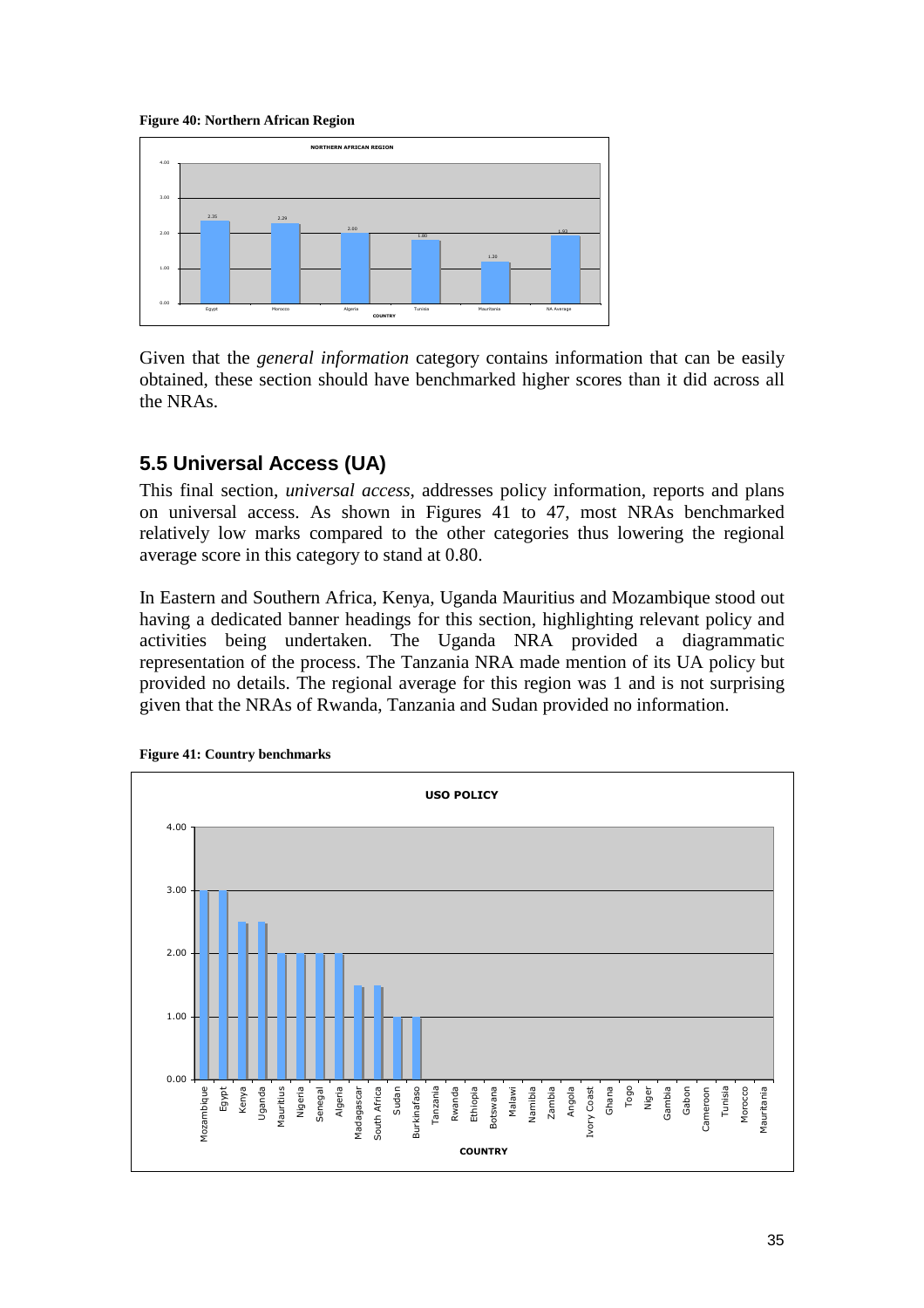#### **Figure 42: East African Region**

![](_page_37_Figure_1.jpeg)

**Figure 43: Island Countries** 

![](_page_37_Figure_3.jpeg)

#### **Figure 44: Southern African Region**

![](_page_37_Figure_5.jpeg)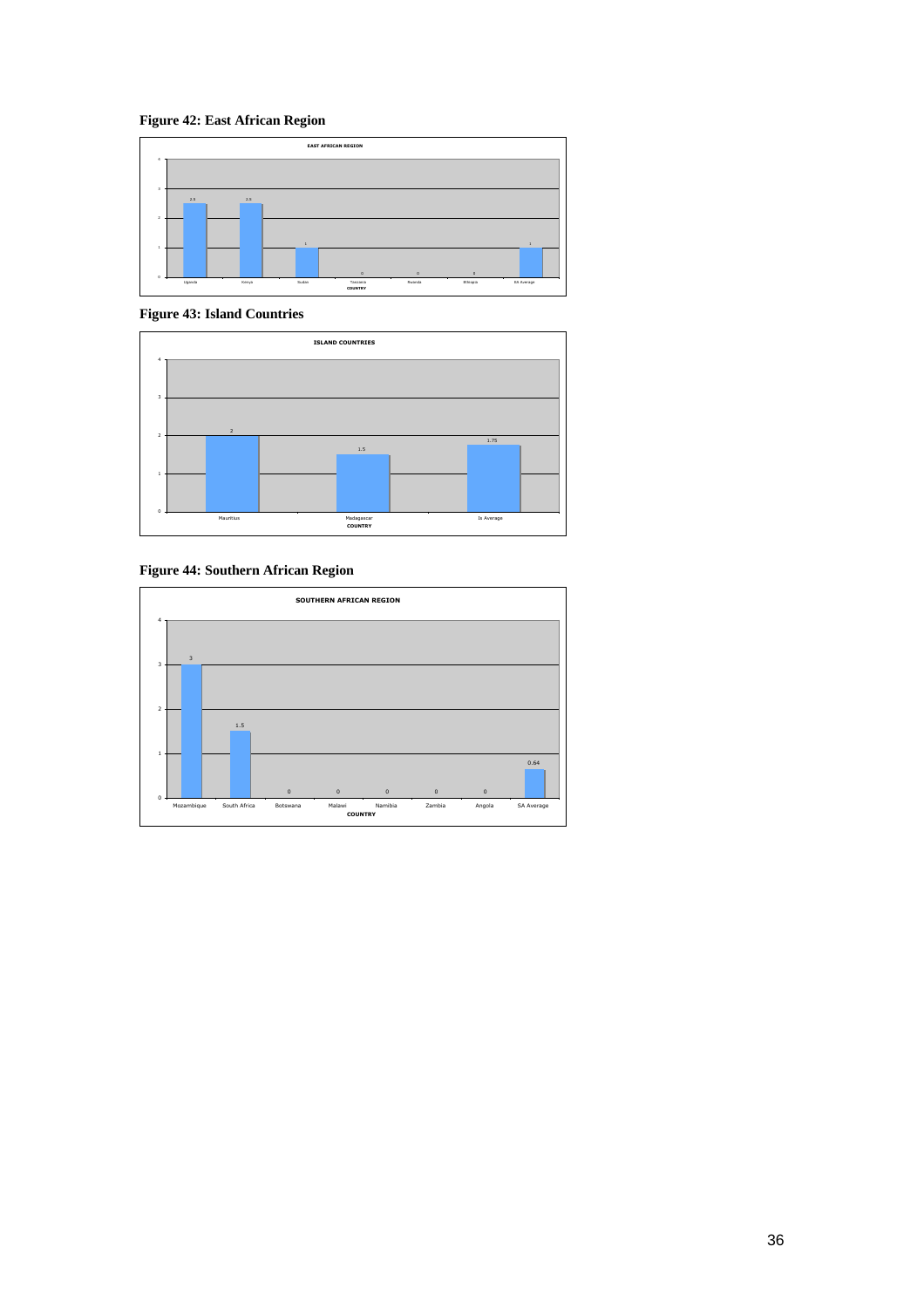**Figure 45: West & Central Africa** 

![](_page_38_Figure_1.jpeg)

![](_page_38_Figure_2.jpeg)

![](_page_38_Figure_3.jpeg)

**Figure 47: Regional benchmark** 

![](_page_38_Figure_5.jpeg)

In North Africa, the websites of Algeria and Egypt stood out having a dedicated banner for UA. The regional average score for North Africa was 1 and was also lowed by Tunisia, Morocco and Mauritania none of which provided online content in this category.

In West & Central Africa, the NRAs of Nigerian and Senegal had information provided on the Universal Access while not specifically within a dedicated UA banner. The rest of the NRAs had no mention of UA within their website bringing down the regional average benchmark to 0.5.

The island countries of Mauritius and Mauritania both had UA policies provided online and thus not surprisingly had a regional average benchmark of 1.75 making it the highest when compared to the other regions.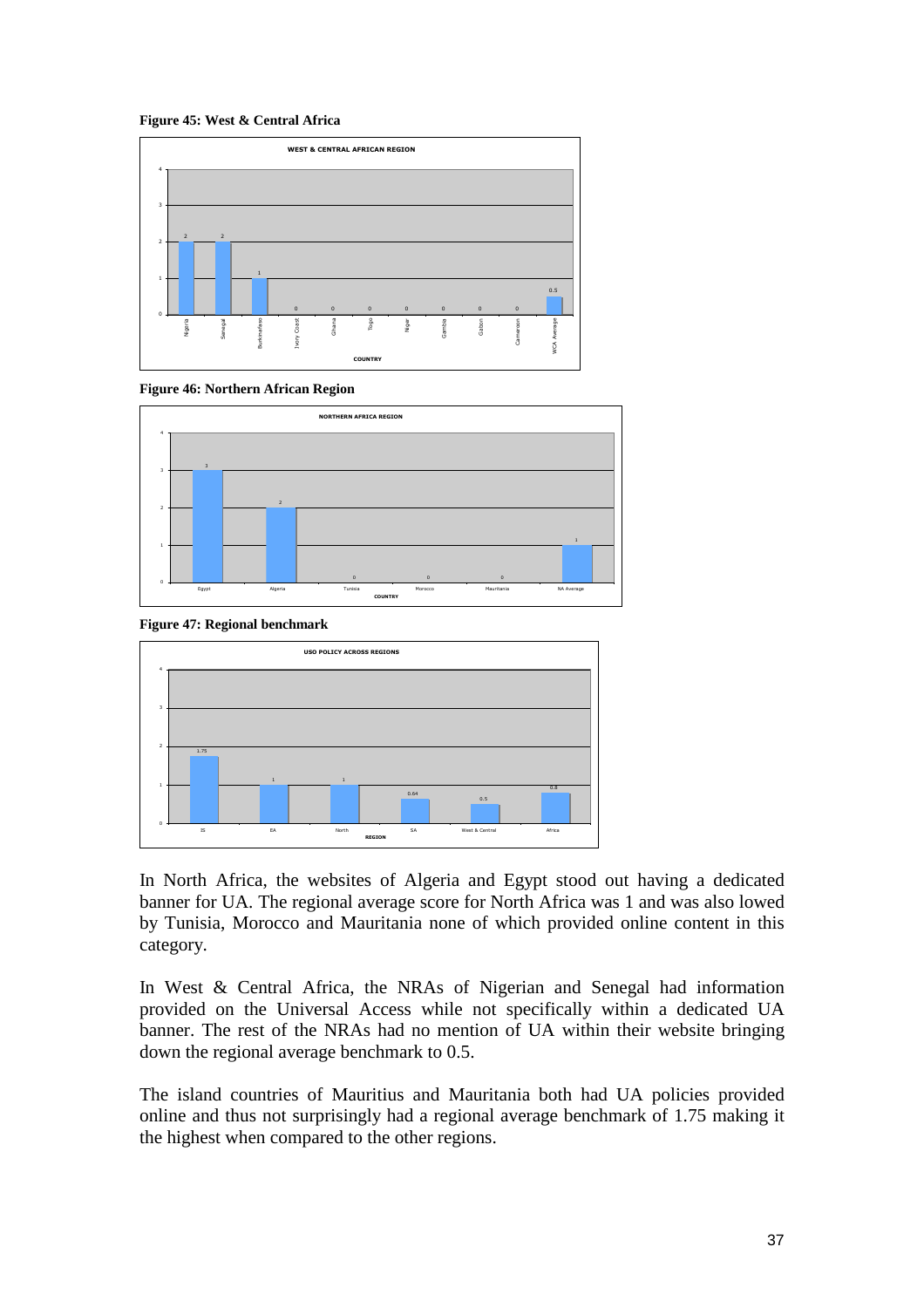The low benchmark scores in this category may be explained by the relative newness of UA as a new policy that has been adapted by most NRA's across Africa. It is hoped therefore that as NRAs in Africa begin to adopt universal access policies that they will be keen to follow the footsteps of NRAs like Egypt, Uganda and Kenya which have provided online details of the proposed policy and projects envisioned.

# **6. Conclusions and recommendations**

On the basis of the findings of this survey, an immediate observation is the number of websites that have come under review. Out of the 54 countries Africa, only 55% (30) were reviewed as having independent regulatory bodies with a website. This is comparative to Asia (see Wattegama 2007) where three out of ten NRAs or 29% of NRAs did not have a website as at 2005. While it may be unfair to attribute the lack of this information to lack of understanding of role of regulator, and that this may be due to lack of other issues such as resources and lack of regulatory body institutions that are in place, it nevertheless indicates a need for improvement and raises concerns regarding e-governance.

Another noteworthy observation is the issue of language presentation of the NRA. While almost all websites have presented their information in either French, English or Arabic, its is surprising that none has made effort to present the information in local languages given that majority of the African populace speak at least more than one local language and have a common local language understood by many. This is therefore an issue for reconciliation given that the issue of literacy while classified in the international languages has a different bearing when taken in the context of local languages.

In addition, given the three main international languages dominate Africa (English, French and Arabic) effort should be made to ensure that the options for viewing the NRA websites in other languages is available. Of exception are the North African NRA websites who all provided options for English or French as an alternative to Arabic. It is recommended that African NRAs make effort to provide these two languages options in their websites.

The type of information provided across the African sites also raises issues of concern. While there is a remarkable improvement from the last review done by Mahan (2005), information still remains largely factual with very little effort made to explain and allow the reader to digest the information provided. Where information was available for downloading, this was mostly for legal and policy documentation. Nonetheless even this was explained separately. Disappointing across all the sites was a lack of effort made to analyse the statistical information that was laid out on the websites. Most of the information was laid out without any effort for comparative analysis across all the years. This type of information would be very informative to many stakeholders and in addition provides information for researchers and journalists internationally on the development growth of a country.

In addition, except for information regarding licensing procedures, many websites lacked the information usually sought by businesses and investors. For example, none of the websites had a list of equipment that was prohibited in the country nor did they have an analysis of the telecom environment in their respective countries.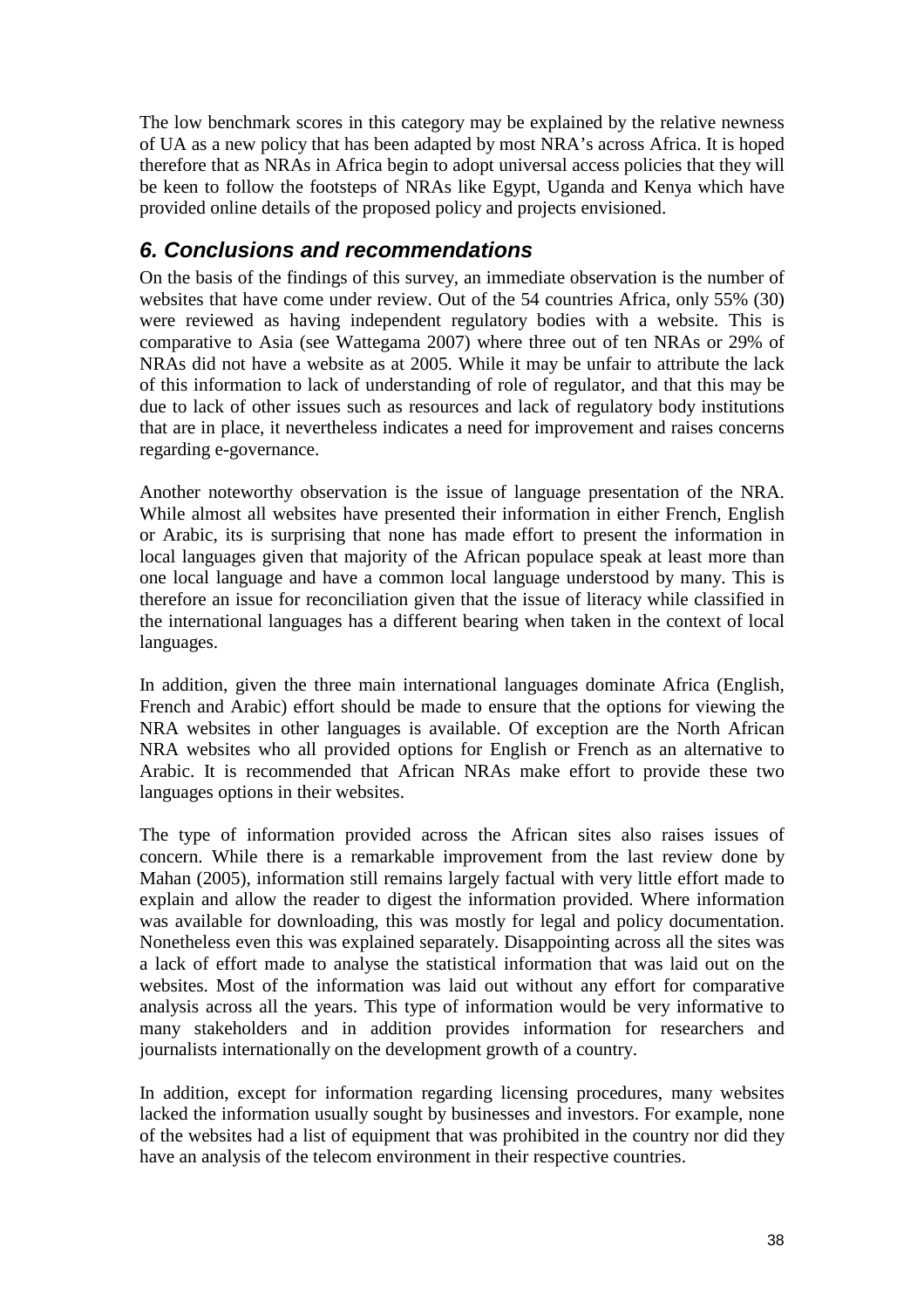Presenting information that was useful to consumers is another category that was also neglected by the majority of the African NRA's. For example information about consumer complaints was scantily available with a few lines rather than an explanation of what one needs to do in different scenarios. The Kenyan NRA website offers a section on consumer complaints procedures and information on current and ongoing complaints. Most of the NRA's therefore neglected information on the type of complaints a consumer can make, whom to contact in the different scenarios and toll-free numbers for making complaints (not one NRA had a free toll number available). Given the prevalence of mobile phones now in Africa, it would be expected that the regulators in conjunction with the operators provide a toll-free number for handling complaints procedures.

In addition, content on quality of service (QoS) parameters and health and environment issues were covered by fewer than three of the 30 NRA's reviewed. Given that websites are meant to be a window into what is happening both within the internal regulatory environment and external environment, these two aspects are strongly encouraged as content that should be readily available for consumers to make well-informed decisions.

Revealing and in need of improvement was the level of the NRA to participate as a vehicle for participating in regulatory processes. Nearly all the websites could be overall ranked as between the *emerging* and *enhanced* levels – i.e. as having largely static information that is updated regularly but not explained and digested. Where information was downloadable this was mostly limited to policy and legal documents. None of the African NRA websites could overall be considered as at the *interactive* and *transactional* levels – i.e. with information having further value-added such as being hyperlinked to relevant legislation, facilitating real-time online submission of forms and emails, and so forth.

NRA's should be aware that a valuable amount of traffic will be from researchers; journalists and international investors who further broker information to the general public. Thus a newsroom feature or consumer information banner that has further links to information within the website is very important for facilitating information dissemination via these users.

As noted in the introductory section of this chapter, the most important message this survey could communicate would be that all African NRA sites could be improved with little effort. While in the past blame has been placed on the lack of human and financial resources this argument is no longer warranted. Given that the websites already exist, specific improvements needed relate mainly to the uploading of relevant information and as well making it more functional.

Nonetheless, a number of assumptions need to be addressed by regulators in order to fulfil basic conditions for web presence success – that is, a websites' ability to be interactive and dynamic. This includes but is not limited to:

- common understanding of the role and opportunities to apply ICT in general and web presence in particular in communicating to the various stakeholders in the sector;
- existence of human resources within the agency to support content development and technical know-how to ensure that the website is accessible,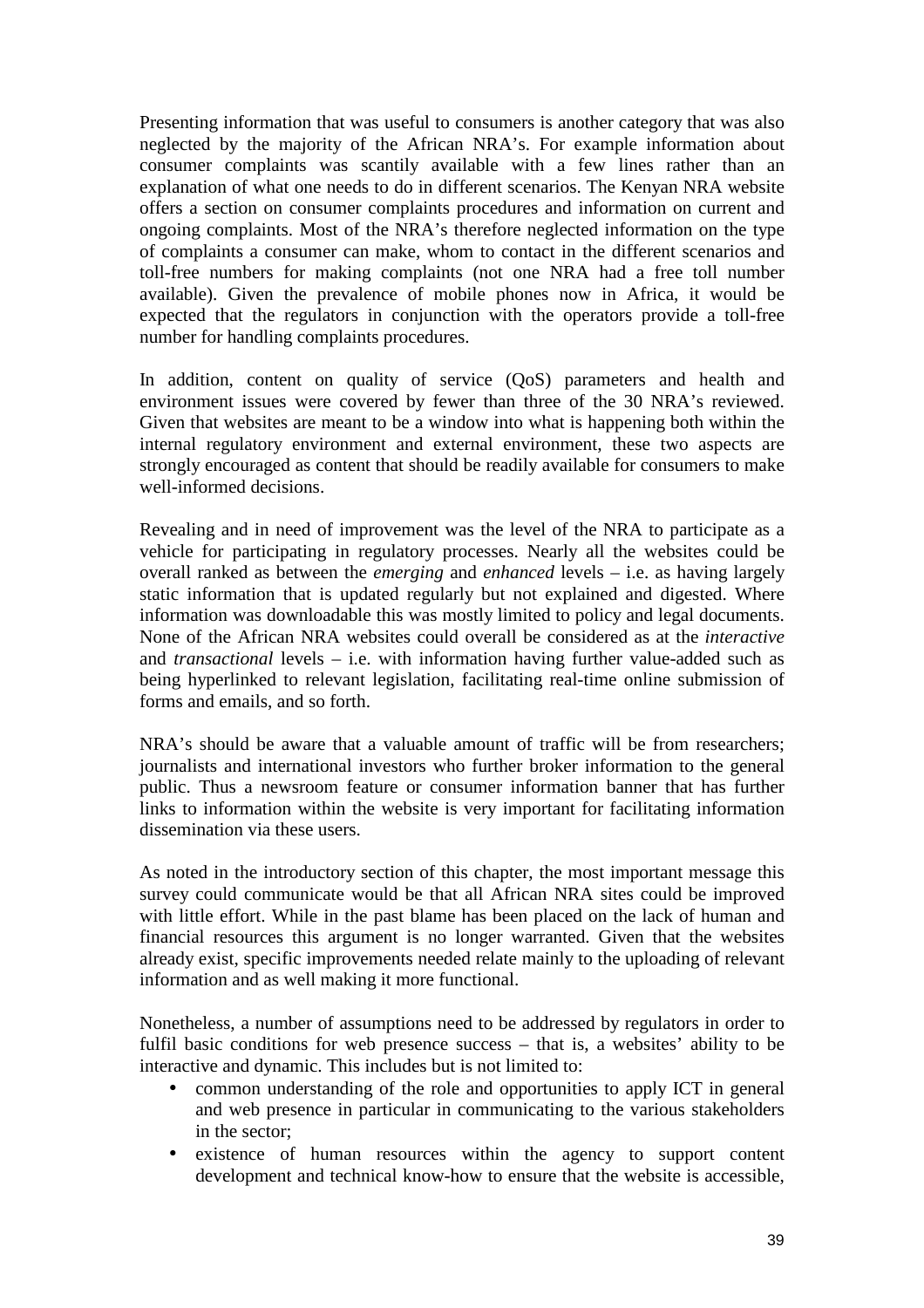user-friendly, up-to-date and most importantly that the relevant content is continuously provided;

• basic conditions of ICT access and usage within the country in particular to connectivity to the Internet. Content relevancy and actual effectiveness of the website will not be achieved readily without this factor being addressed.

Perhaps, the most important lesson that African NRAs can learn is that there is no need to reinvent the wheel. Other NRA websites exist that are open to the public for any NRA to copy and learn from in improving the effectiveness of their own websites. We hope that this study has contributed to this process by pointing to some of the best practices in the region.

# **7. Future Studies**

This study sought to focus on the available information uploaded as content in NRA websites. It sought to focus on the relevance of the information in providing informed decision making for the would-be user. However, this study did not delve into the actual process of choice of content and whether in actual fact these websites are frequently visited and for what type of information. Such a study, in the form of a qualitative and quantitative questionnaire to NRA's, would enhance this study by providing useful feedback on what users expect NRA's to provide.

In the same vein, it would be useful to initiate a study that focused on the de facto interactivity of the websites. What is the response time for queries made online? What type of online queries can one make? An email sent to a number of NRA's during this study to clarify location of information received no feedback revealing a need to ensure that features made available via the NRA websites are in use.

In conclusion, websites are increasingly a key element in evaluations of NRA performance. For the future, website content and interactivity will be a progressively important factor in assessing regulatory effectiveness. NRA's therefore need to ensure that websites are up-to-date and relevant. One-way to do this is to keep seeking feedback from their clients (journalists, researchers, businessmen, government and non-government institutions) and as well share their experiences with other NRA's both in the region and internationally.

# **8. Endnotes**

 $\overline{a}$ 

 $1$  Most lending institutions such as the World Bank and International Monetary Fund (IMF) now use egovernance as a measure in determining financing and development improvement within a country.

 $\overline{2}$ http://www.sadc.int/

<sup>3</sup> http://www.comesa.int/

<sup>4</sup> http://www.eac.int/

<sup>&</sup>lt;sup>5</sup> http://www.ecowas.int

<sup>&</sup>lt;sup>6</sup> See Chapter 1 for a full description of the NRA benchmarking methodology.

 $<sup>7</sup>$  However, this presumes that only individuals are obtaining and using such information. In reality,</sup>

NGOs, the media and other community intermediaries may use the NRA website to obtain information to be more widely diffused.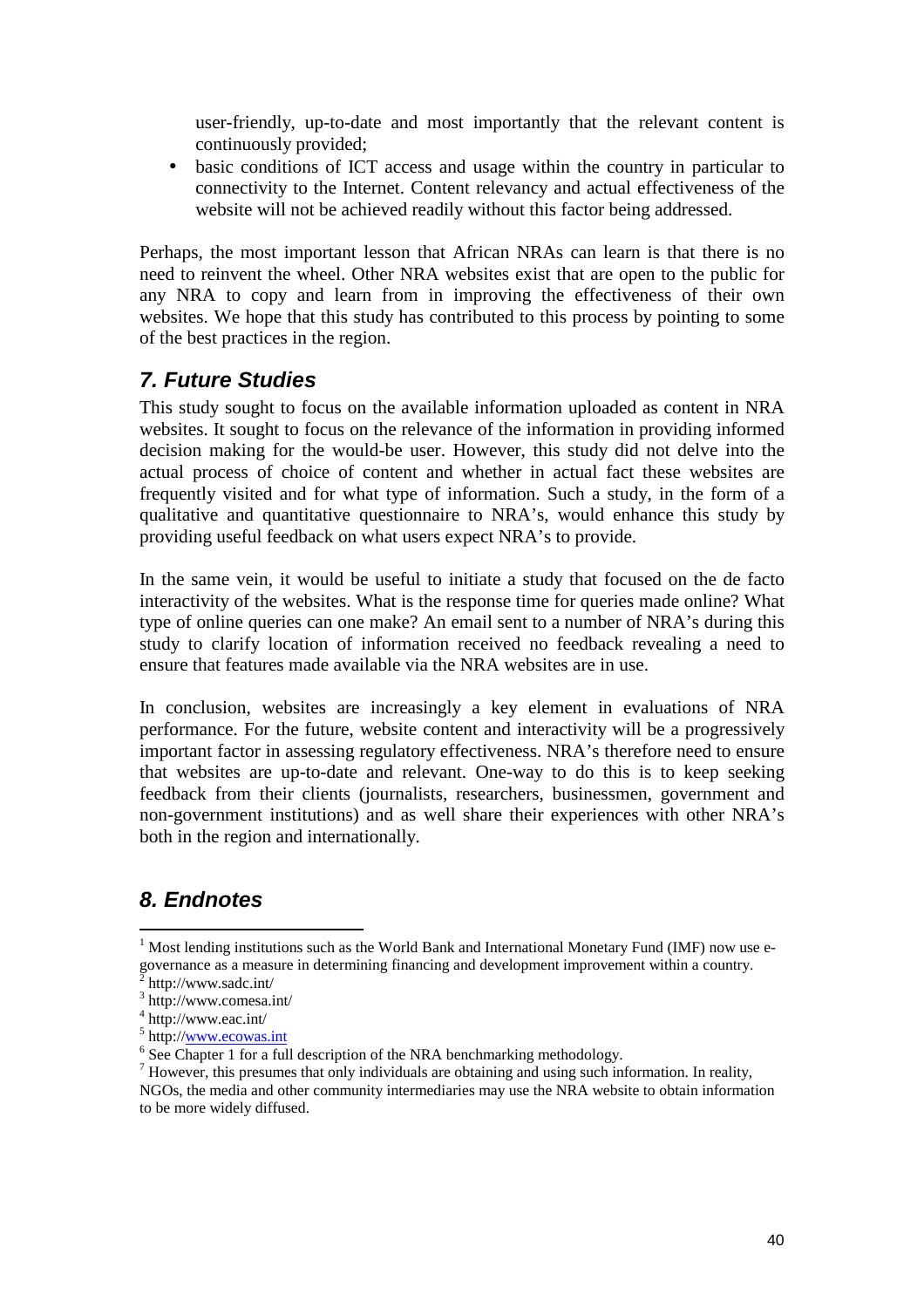### **9. References**

Hargittai, E. (2000). Open Portals or Closed Gates? Channeling Content on the World Wide Web, Poetics.27(4):233-254. http://www.eszter.com/research/pubs/hargittai-portals.pdf

International Telecommunication Union (ITU) (2007). Online statistical indicators. http://www.itu.int/ITU-D/ict/index.html

Mahan A.K. (2005). Benchmarking African NRA Websites, in Mahan, A.K. and Melody W.H. *Stimulating Investment in Network Development: Roles for Regulators*. World Dialogue on Regulation (WDR) and *info*Dev. http://www.regulateonline.org/old/index.php?option=com\_docman&task=docclick&Itemid=2 7&bid=149&limitstart=0&limit=5

- Melody, W.H Schneider, M. and A. Mahan (2003). " *Benchmark indicators for Regulator NRA's: Results of a preliminary Survey of NRA websites. Telecom Reform in Latin America: Regulatory Issues and Implications*", La Antigua, Guatemala, September.
- Wattegama, C. (2007). Benchmarking National Telecom Regulatory Authority Websites of the Asia-Pacific Region, in Mahan, A.K. and Melody, W.H., *Diversifying Participation in Network Development*. *info*Dev and Comunica. http://www.regulateonline.org/diversifying/Diversifying-133-150-Chapter-10.pdf

### **9.1 African NRA websites**

| <b>Eastern Africa</b>  |                                                      |
|------------------------|------------------------------------------------------|
| Uganda                 | www.ucc.co.ug                                        |
| Kenya                  | www.cck.go.ke                                        |
| Tanzania               | http://www.tcra.go.tz/                               |
| Sudan                  | http://www.ntc.org.sd/                               |
| Rwanda                 | www.rura.gov.rw                                      |
| Ethiopia               | http://www.telecom.net.et/                           |
| <b>Southern Africa</b> |                                                      |
| <b>Botswana</b>        | http://www.bta.org.bw/                               |
| Lesotho                | http://www.lta.org.ls/                               |
| Malawi                 | http://www.macra.org.mw/                             |
| Mozambique             | http://www.incm.gov.mz/                              |
| Namibia                | http://www.ncc.org.na/                               |
| South Africa           | http://www.icasa.org.za/                             |
| Zambia                 | http://lirne.net/test/                               |
| Swaziland              | http://www.swazi.net/                                |
| Angola                 | http://www.inacom.og.ao/                             |
| Madagascar             | http://www.omert.mg/                                 |
| <b>Mauritius</b>       | http://www.icta.mu/                                  |
| <b>West Africa</b>     |                                                      |
| Nigeria                | www.ncc.gov.ng                                       |
| <b>Burkinafaso</b>     | http://www.artel.bf/                                 |
| Cote'd'voire           | http://www.atci.ci/                                  |
| Ghana                  | http://www.nca.gov.gh/                               |
| Senegal                | http://www.artp-senegal.org/                         |
| Togo                   | http://www.artp.tg/                                  |
| Siera Leone            | http://www.natcom.sl/ (under construction)           |
| Niger                  | http://www.arm-niger.org                             |
| Mali                   | http://mali-reforme-telecom.mctmtl.com/              |
| Liberia                | http://www.lta.org.lr/index.php (under construction) |
| Guinea Bissau          | http://www.icgb.org/                                 |
| Benin                  | http://www.haacbenin.org/                            |
| Gambia                 | http://www.pura.gm/                                  |